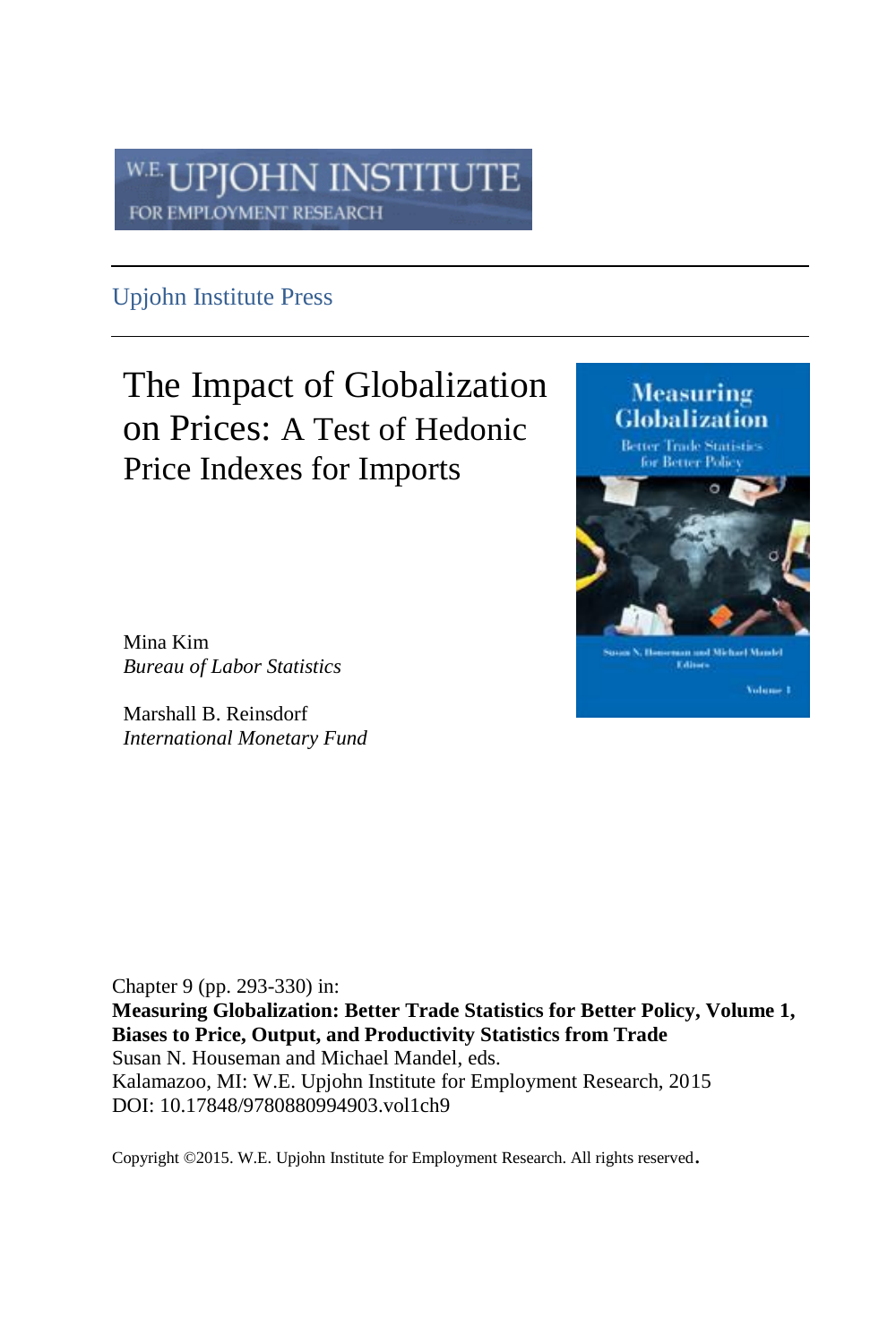# **Measuring Globalization**

# **Better Trade Statistics for Better Policy**

### **Volume 1**

## **Biases to Price, Output, and Productivity Statistics from Trade**

Susan N. Houseman and Michael Mandel *Editors*

2015

W.E. Upjohn Institute for Employment Research Kalamazoo, Michigan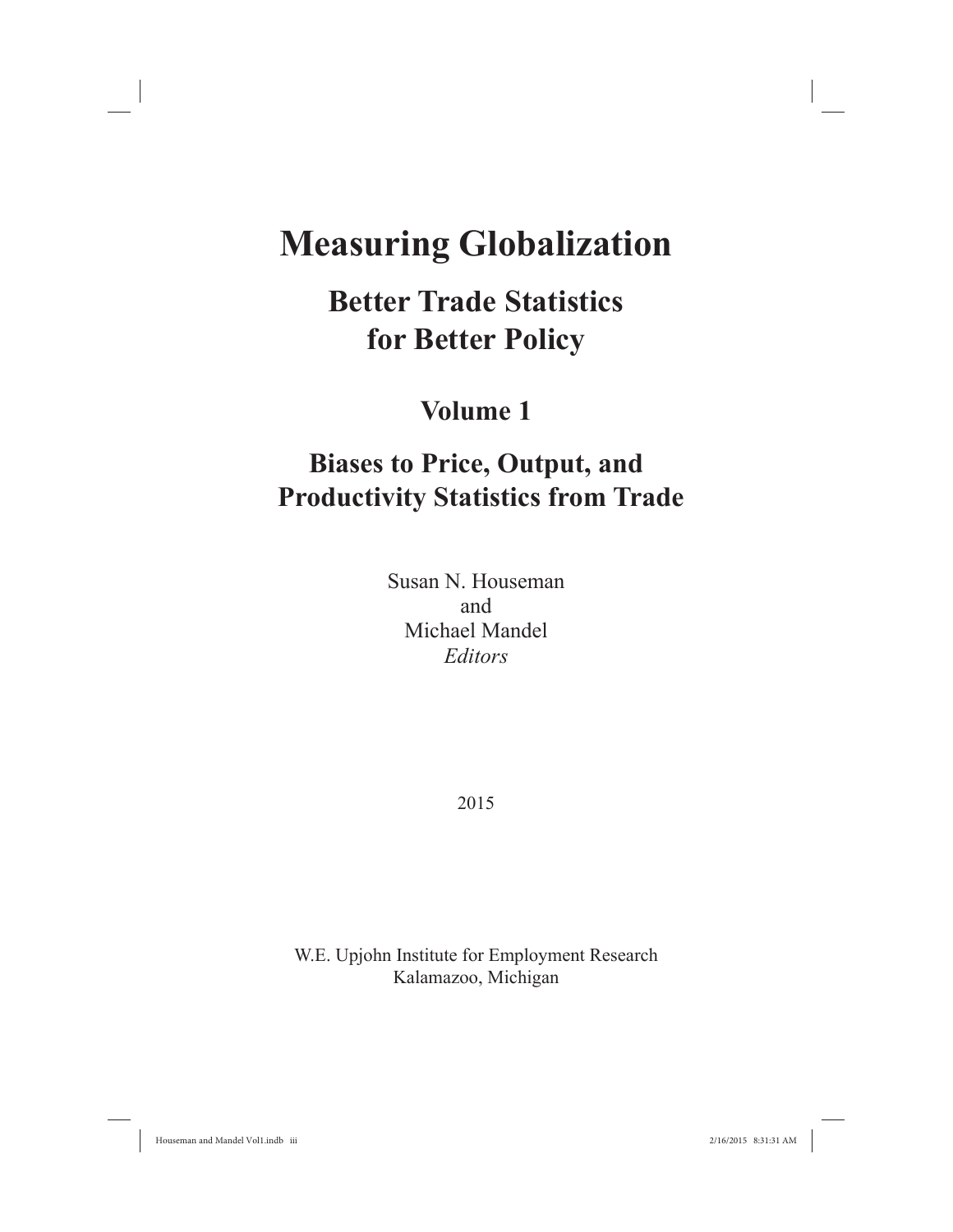#### **Library of Congress Cataloging-in-Publication Data**

Measuring globalization : better trade statistics for better policy / Susan N. Houseman and Michael Mandel, editors.

volumes cm

Includes bibliographical references and indexes.

 ISBN 978-0-88099-488-0 (v. 1 : pbk. : alk. paper) — ISBN 0-88099-488-6 (v. 1 : pbk. : alk. paper) —ISBN 978-0-88099-489-7 (v. 1 : hardcover : alk. paper) — ISBN  $0-88099-489-4$  (v. 1 : hardcover : alk. paper)

 1. Commercial statistics. I. Houseman, Susan N., 1956- II. Mandel, Michael J. HF1016.M44 2015 382.01'5195—dc23

#### 2014047579

#### © 2015 W.E. Upjohn Institute for Employment Research 300 S. Westnedge Avenue Kalamazoo, Michigan 49007-4686

The facts presented in this study and the observations and viewpoints expressed are the sole responsibility of the authors. They do not necessarily represent positions of the W.E. Upjohn Institute for Employment Research.

Cover design by Alcorn Publication Design. Index prepared by Diane Worden. Printed in the United States of America. Printed on recycled paper.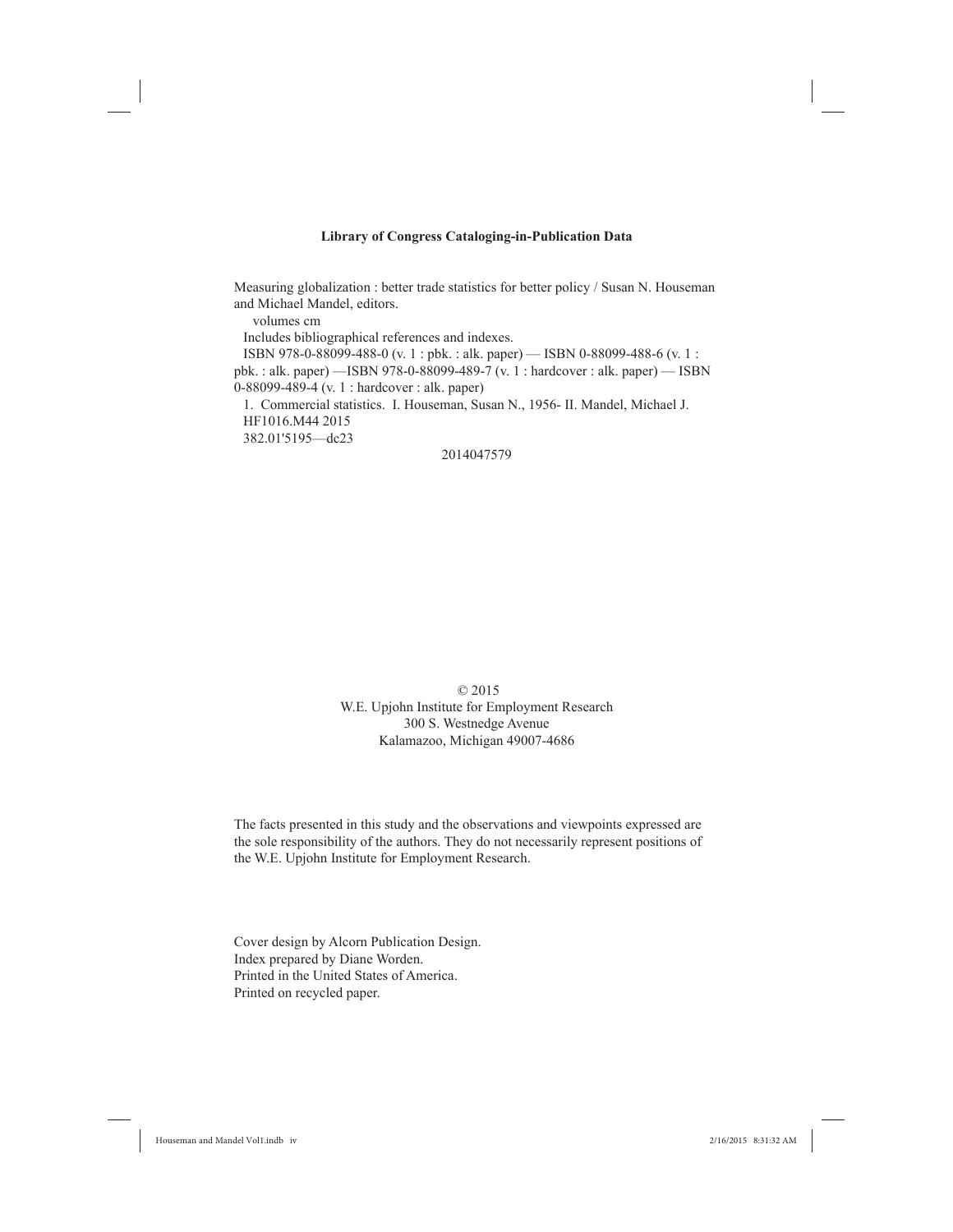# **The Impact of Globalization on Prices**

### **A Test of Hedonic Price Indexes for Imports**

Mina Kim *Bureau of Labor Statistics*

Marshall B. Reinsdorf *International Monetary Fund*

Sourcing patterns for many types of imported products have changed dramatically over the past two decades as emerging economies have become major producers of the manufactured products consumed in the United States. In addition, goods with regular quality improvements due to new or improved technology have also increased their representation in U.S. imports. The U.S. export and import price indexes are constructed using a "matched-model" approach that is likely to miss price reductions for imports that occur when sourcing shifts from high-cost countries to low-cost countries of origin. The matched-model approach is also likely to miss changes in quality-adjusted prices that occur when new models that embody improved technology enter the market. Hedonic methods for quality adjustment could help to resolve these problems. This chapter demonstrates the feasibility of applying these methods to import price index data by estimating hedonic indexes for two products that have experienced changes in sourcing and technological progress: televisions and consumer cameras. The hedonic indexes imply that significant upward bias in matched-model import indexes for these products arises both from changes in sourcing and from new technologies.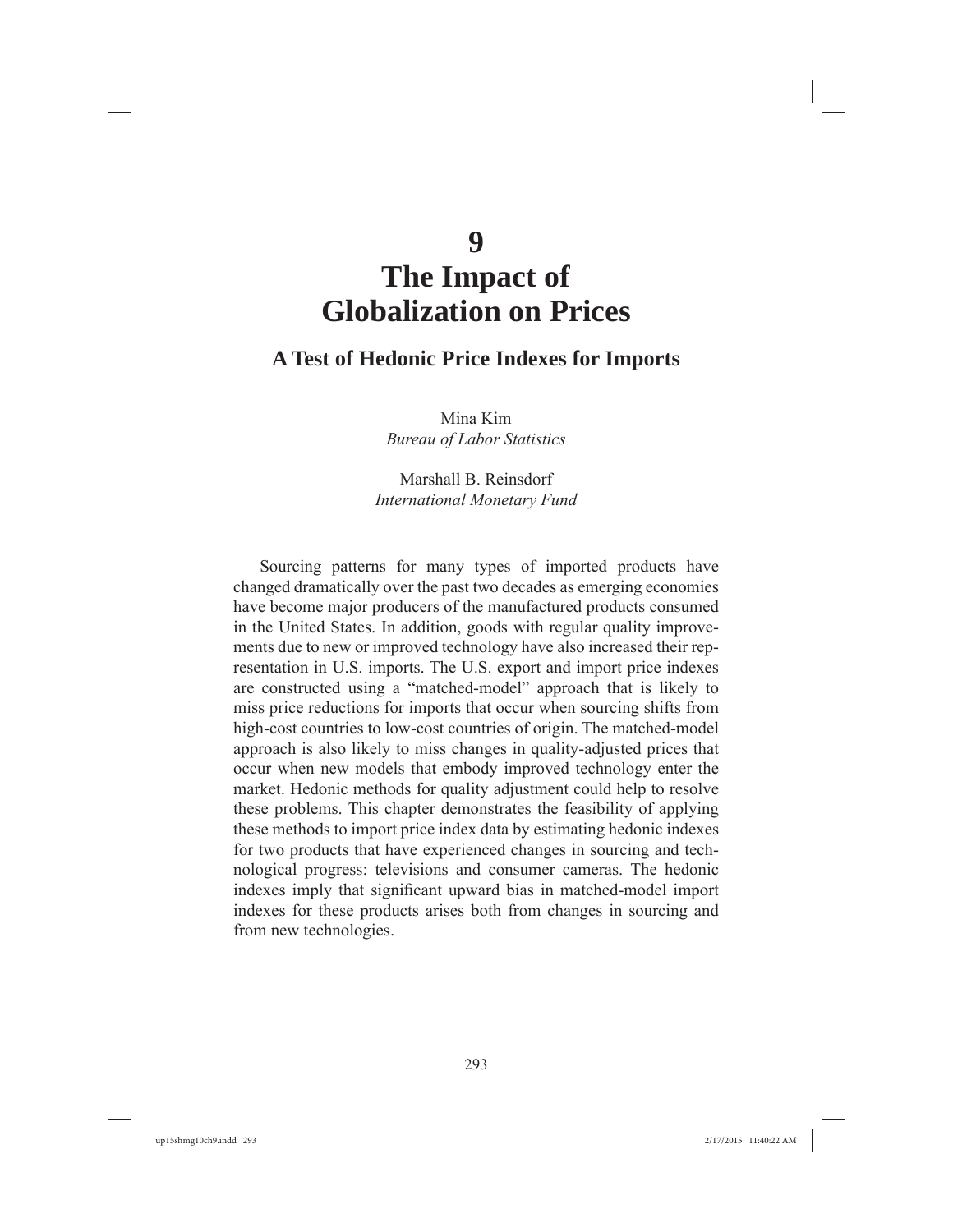#### **WHY STUDY HEDONIC INDEXES FOR IMPORTS?**

An important element of globalization is the growth of exportoriented manufacturing industries in emerging economies, bringing with it expanded opportunities to source imports from new locations where costs are lower. Since the mid-1990s, shifts in sourcing to emerging economies have become more common for a wide variety of consumer products and intermediate inputs, including electronic goods, textiles, and apparel. Such shifts in sourcing create measurement challenges for price statisticians since direct price comparisons of the items from the new and previous source countries are usually not possible.

Another element of globalization has been the rapid growth in imports by countries like the United States of products for which technological improvements are an important phenomenon, such as electronic goods. For products with evolving technologies, comparisons of new models to previous models may again be impossible without a way to do a quality adjustment, but omitting new and existing models will cause bias if the new models tend to enter with lower- (or higher-) quality-adjusted prices.

Changes in source country and changes in technological characteristics both present a risk of bias for the U.S. import price index (MPI) because the Bureau of Labor Statistics' (BLS) International Price Program (IPP) constructs its indexes as matched-model indexes. In a matched-model index, only continuing items (models that match) are used in the index calculation. Changes in sample composition resulting from item replacements or sample rotations are handled by linking the incoming items into the index. Linking means that any item that is not present in both the initial and the comparison period is excluded from the calculation of the change in the index. Linking therefore prevents the MPI from capturing any cost savings that an importer enjoys by switching suppliers. Any remaining gap that exists between the inflationadjusted price of the old supplier and the price of the new supplier is, in effect, attributed to quality change. The bias in the MPI from failing to capture price reductions caused by shifts in sourcing resembles the phenomenon of outlet substitution bias in the consumer price index from consumers switching to low-priced outlets like Walmart (Reinsdorf 1993).1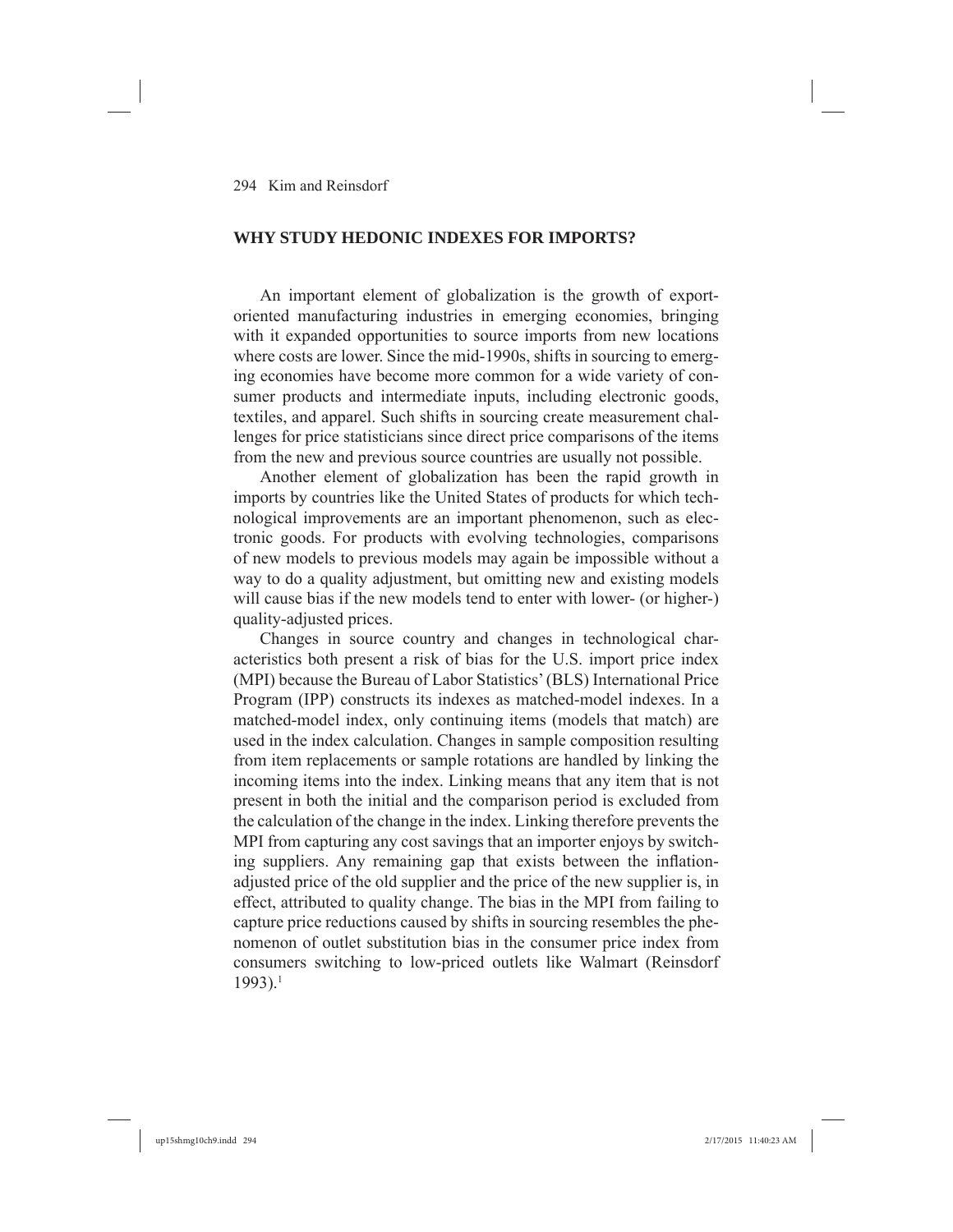A matched-model index avoids making possibly specious comparisons of items that may be of differing quality. Rather than omitting price changes that occur during item replacements, as the matchedmodel method does, hedonic price indexes adjust for quality differences in a way that allows these price changes to be taken into account. Hedonic methods therefore offer a potential solution to the biases created by globalization. Indeed, by using other kinds of data as a proxy for U.S. import data, hedonic techniques have already been applied to these or related problems. In particular, Grimm (1998) uses proprietary data on worldwide markets for semiconductors to construct hedonically adjusted deflators for exports and imports of semiconductors in the U.S. National Income and Product Accounts (NIPAs) for the years 1981 to 1997. To our knowledge, however, no one has yet applied hedonic regression techniques to trade data directly.

#### **LITERATURE ON BIAS IN IMPORT PRICE INDEXES**

Changes in sample composition can also occur in the import index for reasons other than sourcing changes and technological progress. Recent research finds that an important part of overall price change for exports and imports occurs at times of product entry and exit. Nakamura and Steinsson (2012) analyze a sample of the microdata that the BLS used to compile the import and export price indexes. They find that items in the sample tend to be subject to frequent replacement and tend to have rigid prices during their lifespan in the sample (44.3 percent of the items in import price samples never have a price change). They conclude that a high proportion of price changes must therefore occur at the time of item replacements.

In Nakamura and Steinsson (2012), the sign of the bias in the matched-model index depends on whether the index has an upward or downward trend: If the price index is trending downward, excessive flatness of the matched-model index means that it has an upward bias. With the matched-model index, there is an assumption that changes in quality-adjusted prices at times of item replacements are, on average, the same as the observed price changes for continuing items. This assumption implies corrections to estimated changes in the index for nonoil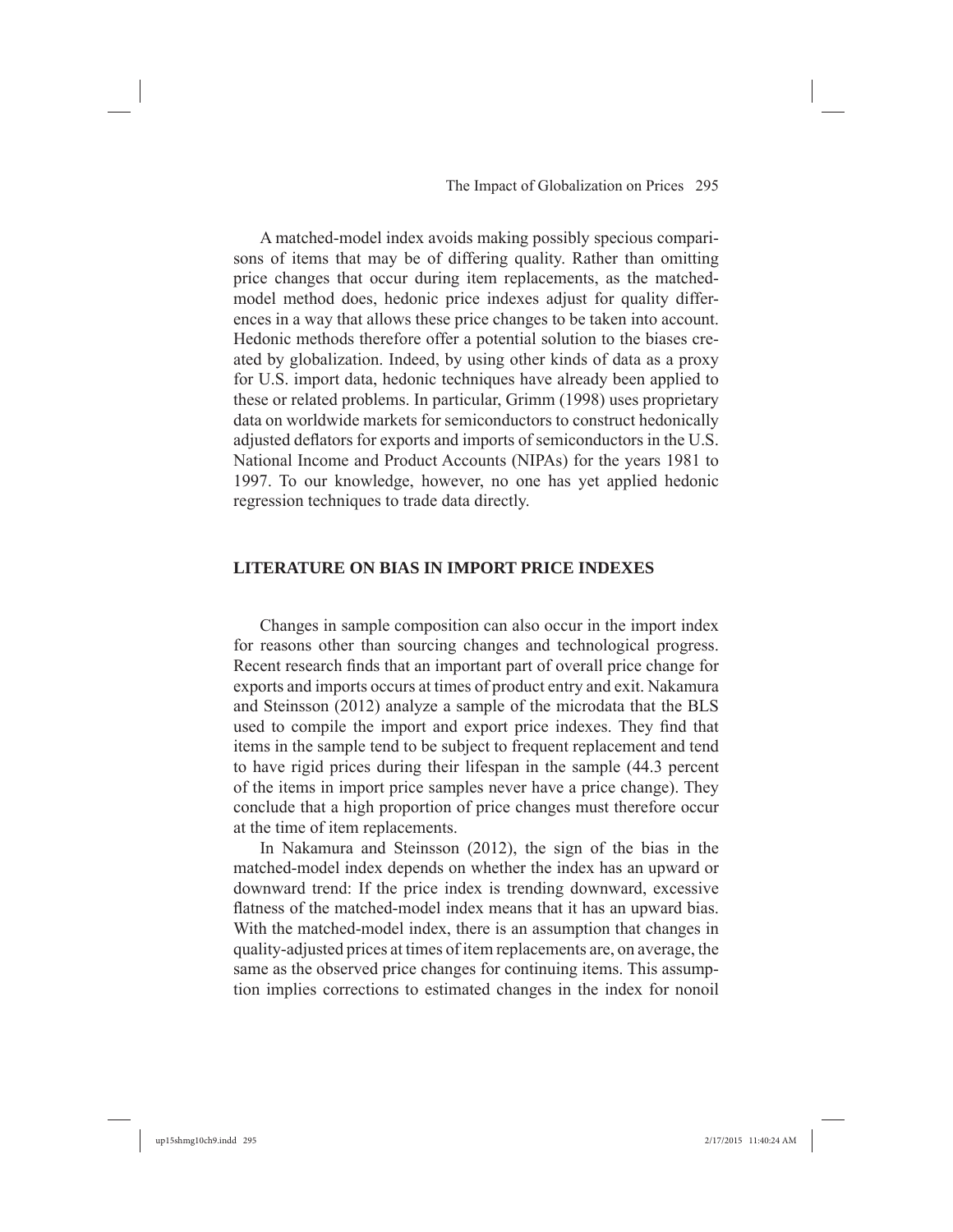imports that raise the standard deviation of quarterly log changes from 1.1 percent to 1.6 percent. This in turn would imply that the matchedmodel index for imports is significantly flatter than it should be.<sup>2</sup>

The assumption that quality-adjusted price changes associated with item replacements have the same mean as price changes for continuing items may, however, be unrealistic for products undergoing rapid technological progress or for entry by new producers in low-wage countries that have cost advantages. For these kinds of goods, even a matchedmodel index that is trending downward might have an upward bias because the changes in quality-adjusted prices at times of item replacements are smaller than the average price change of continuing items. Erickson and Pakes (2011) provide evidence that unmeasured price changes associated with item replacements tend to be systematically lower than the measured price changes when a product is undergoing improvement as a result of technological progress.3

The lower prices that import buyers obtain by sourcing from China and other emerging economies have also been topics of several papers. Thomas, Marquez, and Fahle (2008) infer the size of the price reductions that U.S. importers realize by switching to sources from emerging economies on the basis of purchasing-power parity data from the Penn World Tables. More recently, Byrne, Kovak, and Michaels (2013) have directly looked at prices from traditional sources of semiconductors and from new sources in China and find that the China price is 17 percent lower for an identical semiconductor. Finally, Reinsdorf and Yuskavage (2013, Table 1) show that changes in import sourcing to countries like China could plausibly have resulted in an upward bias in the MPIs for consumer durable goods, including computers but excluding motor vehicles, of up to almost 1 percent per year.4

An indirect method for estimating the bias in a matched-model import price index from new and disappearing varieties was introduced by Feenstra (1994). In applying the method, varieties are usually distinguished on the basis of source countries. The model underlying this method implies that a variety may be bought in limited quantities just because it is different, but that because market shares are inversely proportional to quality-adjusted prices, for a variety to sell well it must have a low quality-adjusted price. If the post-entry share of the entering varieties is greater than the pre-exit share of the exiting varieties, the estimated bias in the matched-model index will be positive. Feenstra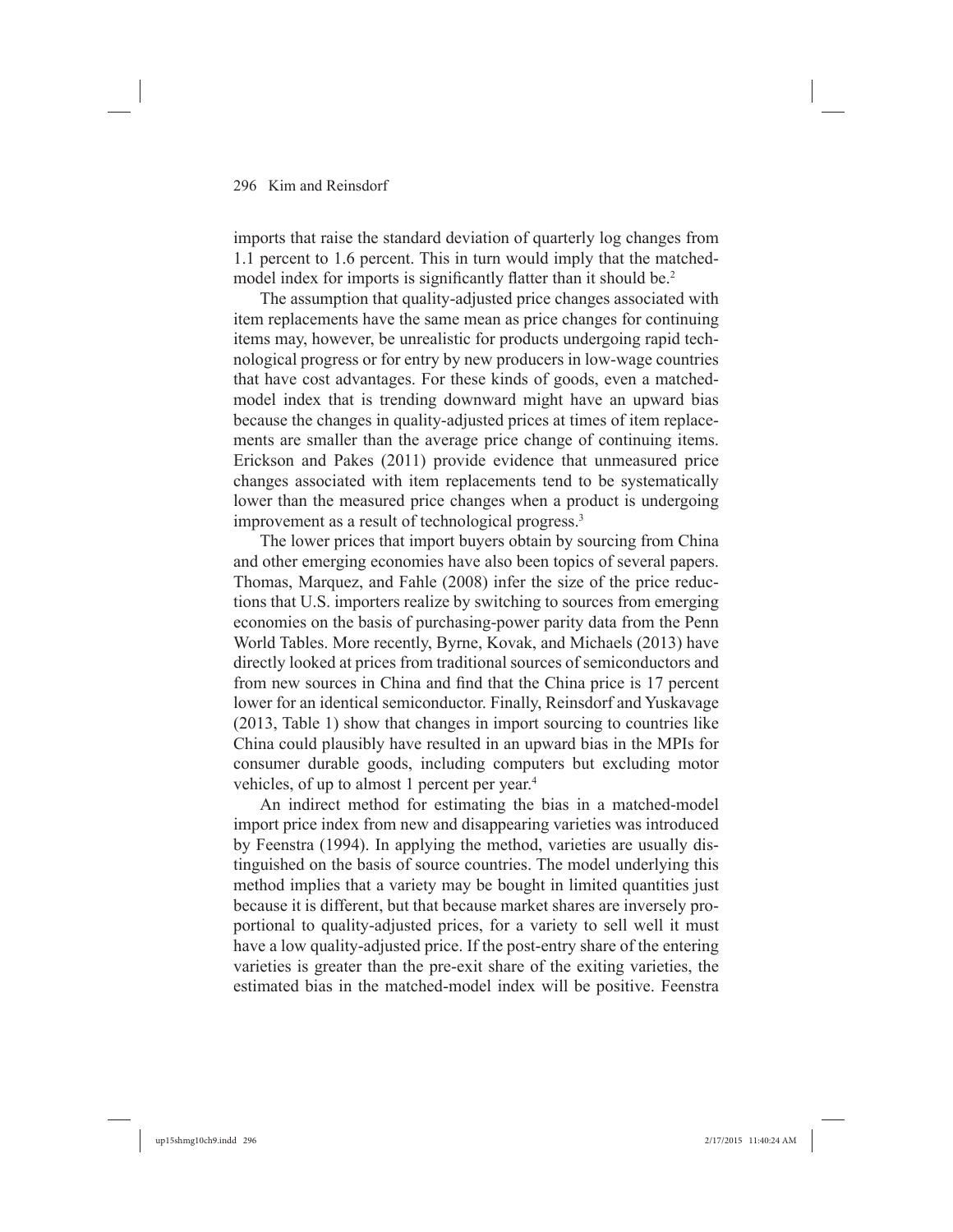et al. (2013) use this method to estimate the bias associated with variety entry and exit in the deflator for nonpetroleum imports in the U.S. national accounts, with new countries of origin treated as new varieties. They find an average bias of about 0.6 percent per year, indicating substantial net gains in market share by new supplying countries. This estimate reflects a combination of several factors, including entry of low-priced producers in emerging low-cost locations, lower qualityadjusted prices made possible by technological progress, and a general broadening of the available range of varieties as markets thicken.

Finally, Houseman et al. (2011) and Mandel (2007, 2009) focus on price effects that are due to the offshoring of production from the United States to lower-cost locations. Offshoring substantially reduces the price paid by buyers of intermediate inputs, yet this price reduction cannot be captured either in the MPI or in the producer price index. Alterman (2009 and Chapter 10 of this volume) proposes a buyer's price index for intermediate inputs as a way of capturing the effects of substitution from local to offshore production. Note, however, that if the buyer's price index relies exclusively on the matched-model approach to handle quality change, it may miss some of the price changes associated with changes in where the intermediate inputs are produced because the offshored version of the product may not be matched with the previous local version of the product. Hedonic methods are likely to be needed to enable the buyer's price to fully measure the effects of changes in source countries.

#### **HEDONIC PRICE INDEXES FOR IMPORTS**

Hedonic price indexes do not exclude from the index calculation observations that are only present in one time period. They are based on hedonic regressions that model the effects of items' characteristics on the price.

The history of hedonic price index research extends back for more than 80 years, and in the years since the Stigler Commission report included Griliches's (1961) chapter applying this method to autos, there have been innumerable empirical applications of this technique to the consumer or producer price indexes. Aizcorbe, Corrado, and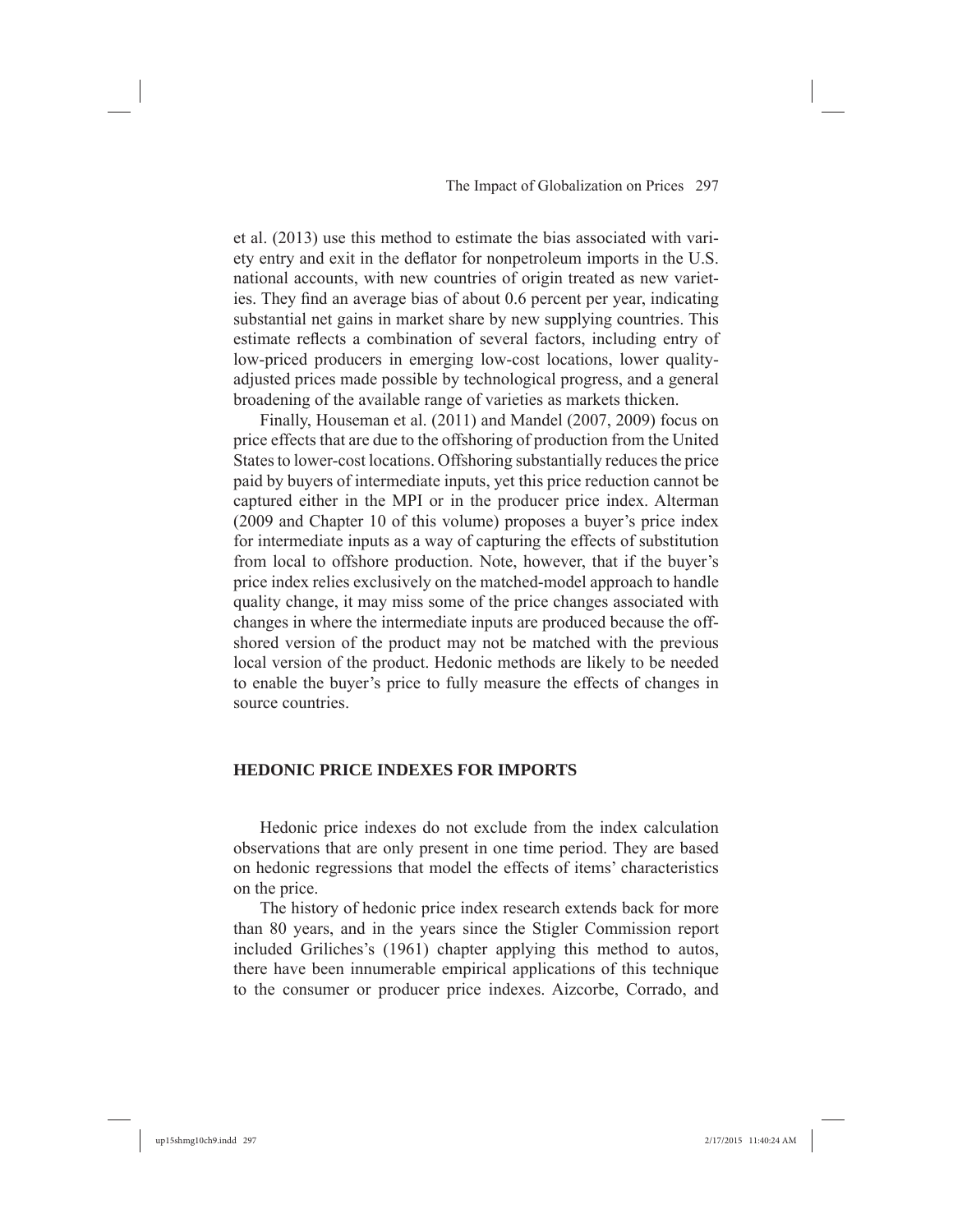Doms (2003) explore conditions under which matched-model and timedummy hedonic quality-adjustment techniques lead to comparable measures of prices. They find that the two approaches give numerically similar estimates when rates of entry and exit are low, or when observations are at high frequency and changes in characteristics occur gradually over time.

One traditional specification of a hedonic regression model includes dummy variables for time periods along with a set of characteristics variables. If the dependent variable is log price, the coefficient on a time period's dummy variable is the logarithm of its price index. Another common approach employs fitted coefficients from a regression using data from time period *s* to predict the price that an observation from the other time period, say time period *t*, would have had, had it been present in period *s*. An analogous regression run for period *t* is then used to predict the prices of items that only existed in period *s*. The predicted prices can then be included in the calculation of the index.

Recently, Erickson and Pakes (2011) have developed a modification of this hedonic technique that accounts for the selection bias caused by exiting goods being supplanted by more technologically advanced goods. Their technique accounts for unobserved price-determining characteristics by making use of the information in the residuals from the standard hedonic regression. In principle, the method should work well for handling the data limitations faced by the IPP, as it does not require that a large number of characteristics be observed. Unfortunately, a key assumption is not met: Erickson and Pakes assume that for a given set of characteristics, the marginal cost is the same across sellers. This assumption does not hold true in our data.

Despite the high degree of interest in the questions that hedonic methods might help to answer, to our knowledge this chapter is the first to estimate a hedonic import price index using data collected from importers by a statistical agency. Data limitations are probably the main reason for the lack of research on hedonic indexes for import prices. Many countries construct most of their export and import indexes as unit value indexes from customs data values and volumes for detailed classes of items, such as the 10-digit categories of the Harmonized System (which is an internationally agreed-upon classification scheme for traded commodities). A unit value in these indexes will typically cover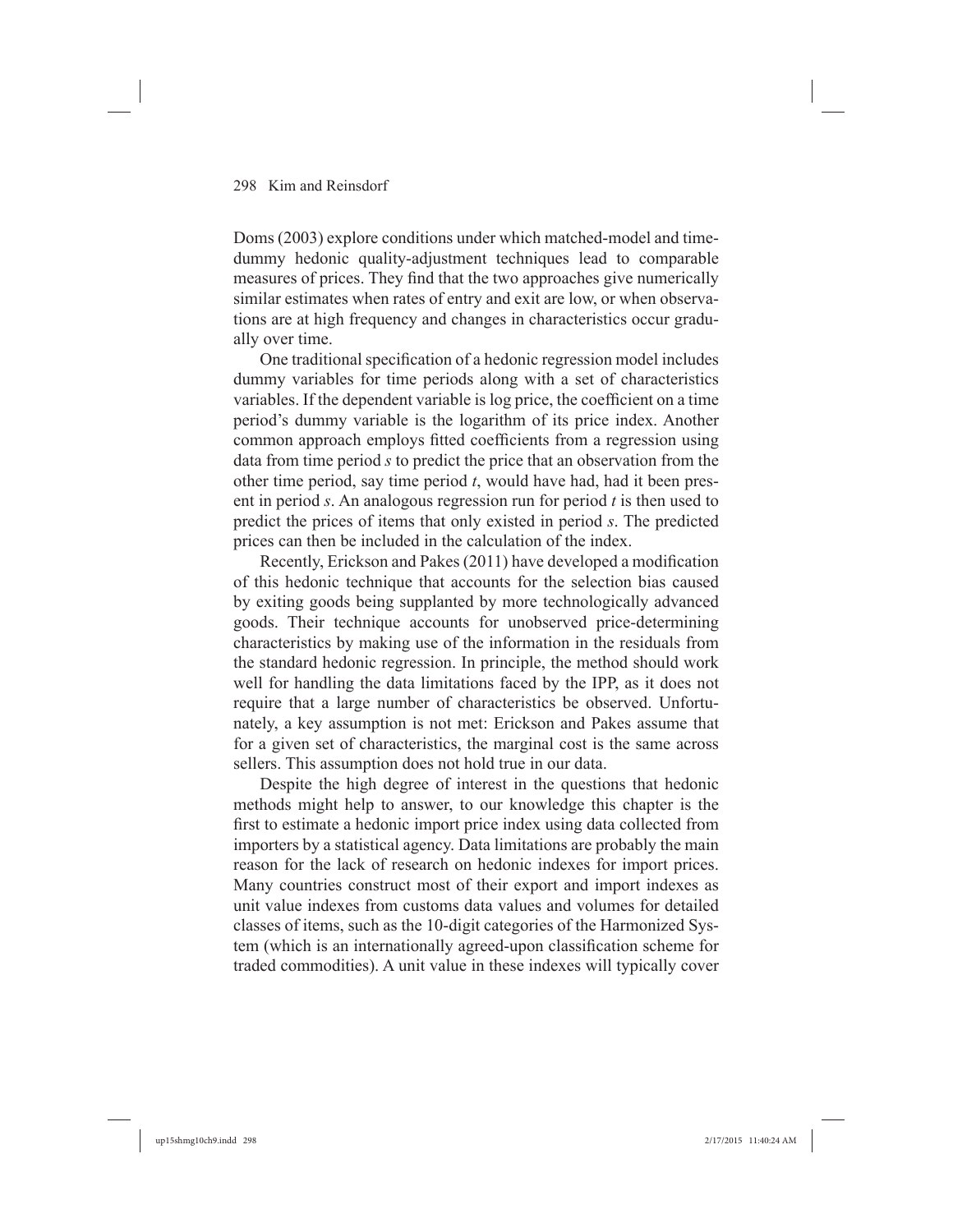a variety of items whose characteristics vary, so no particular set of characteristics can be ascribed to an observation.

The United States no longer uses unit values for its export and import indexes except in special cases: The BLS began to produce complete sets of specification-based price indexes for goods imports in 1982 (Alterman 1991, p. 113). This means that the observations in the U.S. import index sample have well-defined characteristics. Nevertheless, detailed characteristics information can be difficult to collect from respondents in IPP surveys, so the import price index database often lacks full information.

We found that for items that have a make and model number, the problem of missing characteristics information could be largely overcome by performing Internet searches on the make and model number of the sampled items. Except for the items that exited before the Internet became pervasive, we were generally able to find good product description information using this method from owner's manuals or other product literature.

#### **DATA DESCRIPTION**

To construct experimental hedonic indexes and benchmark matchedmodel indexes for imports, we use three subsets of the import price data from the International Price Program (IPP) Research Database (Blackburn, Kim, and Ulics 2012). In particular, we use the description field in the IPP database to assemble data sets on imports of consumer televisions, consumer cameras, and bananas.<sup>5</sup> Bananas are intended as a kind of control group. Unlike televisions and cameras, they are relatively homogeneous (though besides the main Cavendish variety, the sample also contains some specialty varieties).

The description field in the IPP database is also the basis for the quality variables that we construct for each product type. The variables used in the hedonic models cover the characteristics that are well documented in the description portion of the IPP database, although even for these variables blanks sometimes have to be filled in through Internet searches on make and model number. (See Appendix Table 9A.1 for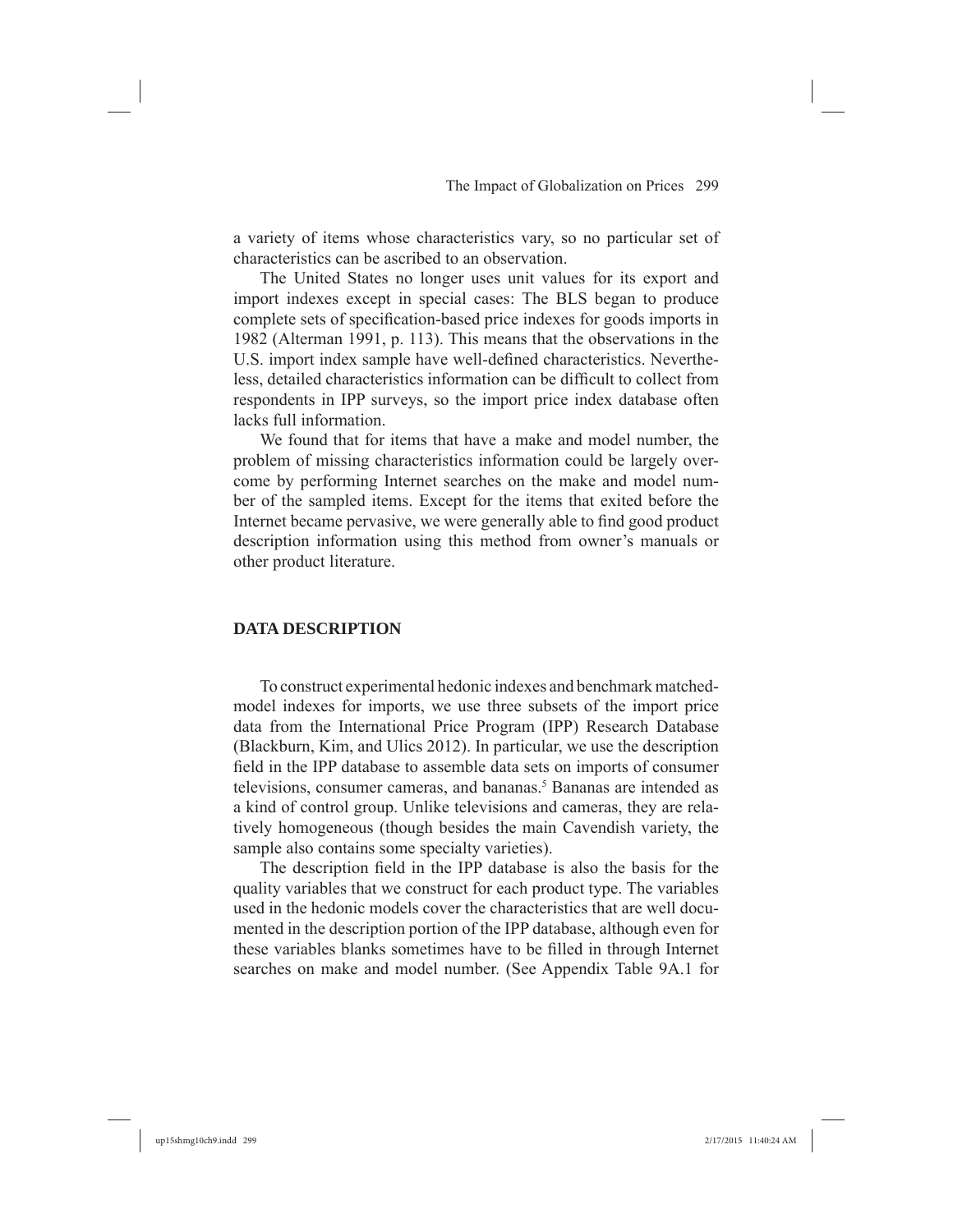the list and description of quality characteristics that we are able to pull from the database.)

The data set for televisions and bananas covers the months between January 2000 and December 2010. Unfortunately, for cameras the data on quality and monthly prices become too sparse after March 2006, so our camera indexes end at that point.

The IPP database contains two types of prices: reported prices and net prices. To derive the net price, the BLS adjusts the reported price as needed for discounts, duties, freight charges, and the exchange rate. The net prices are estimates of actual transaction prices in dollars and are used for the official import and export price indexes. Thus, we also use the net prices. In addition, for certain commodities, the BLS allows reporters to give "index" prices.<sup>6</sup> These types of prices, which were reported for some of our banana items, are excluded from our analysis.

We include intrafirm "transfer" prices in our study to keep sample sizes from becoming too small. We do, however, include a dummy variable for intrafirm prices in our hedonic regressions because these prices behave differently from arm's length prices; they are characterized by less stickiness, less synchronization, and greater exchange rate passthrough, as found in Neiman (2010). For tractability, we assume that the intrafirm pricing strategy is the same across firms and time throughout this study. As shown in Table 9.1, the share of intrafirm prices is high for cameras and bananas.

|      | <b>Televisions</b> | Cameras | <b>Bananas</b> |
|------|--------------------|---------|----------------|
| Mean | 0.41               | 0.89    | 0.85           |
| Min. | 0.15               | 0.72    | 0.62           |
| Max. | 0.64               | l.00    | 1.00           |

Table 9.1 Share of Prices That Are Intrafirm in Each Month

SOURCE: Authors' calculations.

In the IPP database, many items are repriced less often than every month, so monthly prices are often temporarily missing. Temporarily missing prices can also occur because the respondent fails to report a price one month.<sup>7</sup> We experimented with two ways of imputing temporarily missing prices. The simple method of carrying forward the last observation to fill in the missing prices is a standard practice in research using IPP data. (See, for instance, Nakamura and Steinsson [2012] and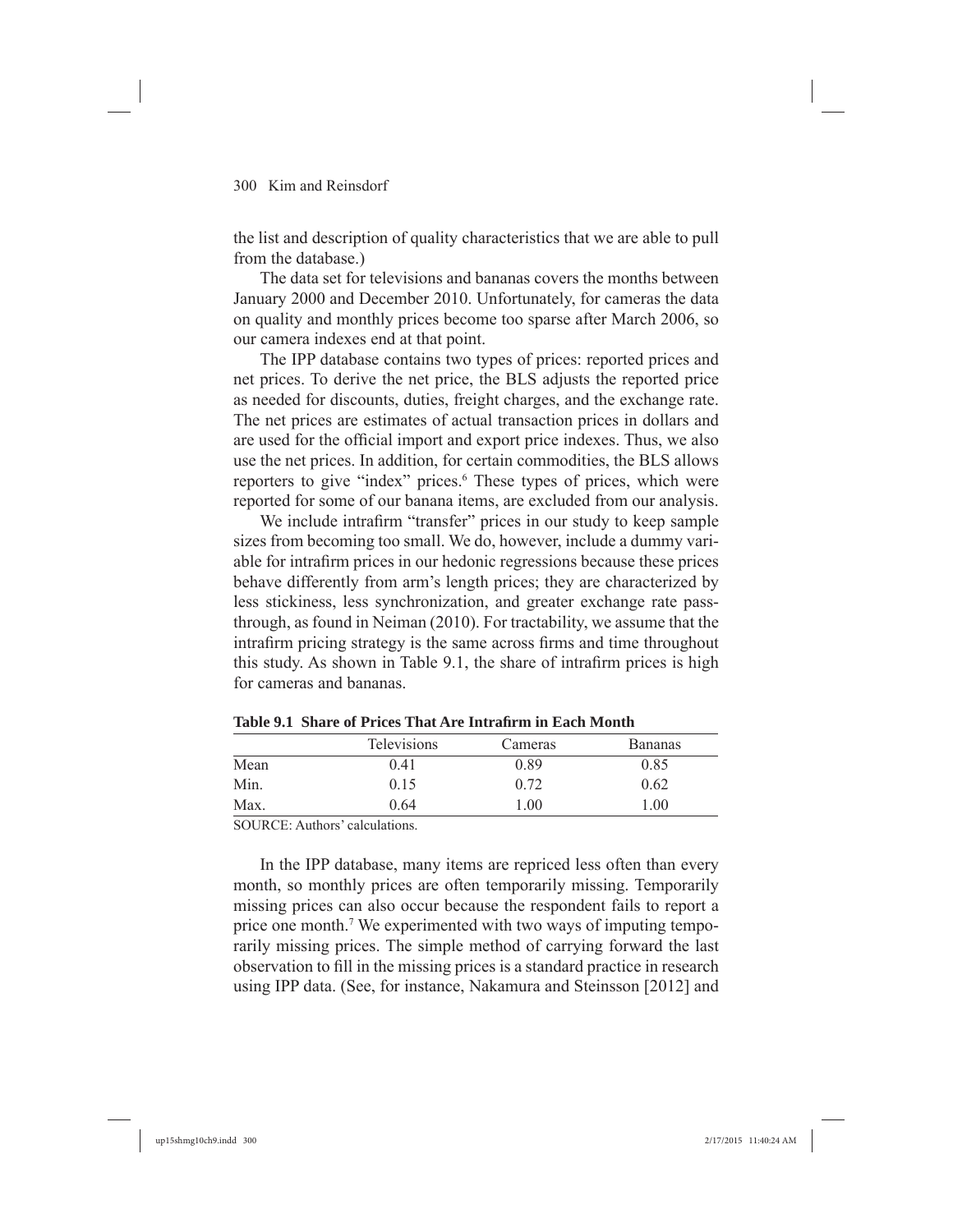Gagnon, Mandel, and Vigfusson [2012].) Given that for many products in the IPP long periods of price rigidity are common, this method is a reasonable approximation.

On the other hand, for official price indexes, the BLS generally imputes missing values by adjusting the last observation to reflect an estimate of the subsequent price change using either "cell-relative" imputation or "class-mean" imputation.<sup>8</sup> We found that our results were insensitive to whether we used cell-relative imputation or the simple carry-forward method favored by researchers, so below we will focus on indexes that include carry-forward imputations. Table 9.2 reports the share of missing values that are imputed for each subset considered.

|      | <b>Televisions</b> | Cameras | <b>Bananas</b> |
|------|--------------------|---------|----------------|
| Mean | 0.03               | 0.04    | 0.00           |
| Min. | 0.00               | 0.00    | 0.00           |
| Max. | 0.32               | 0.50    | 0.12           |

**Table 9.2 Share of Prices That Are Imputed in Each Month**

SOURCE: Authors' calculations.

Both televisions and cameras exhibit a great deal of cross-sectional variation in price levels. Television prices vary 300-fold, while camera prices vary 500-fold. Television prices are much less sticky than camera prices. In the television sample, items change price an average of 6.4 times during their time in the sample, while in our camera sample items on average have only 1.6 price changes between entering and exiting.9

Source countries shifted for both televisions and cameras over our sample periods; televisions shifted from Mexican imports to Chinese imports (see Figure 9.1), while cameras moved away from Japanese imports to imports from China and Thailand (Figure 9.2). The growth in television screen sizes over our sample period is also noteworthy (Figure 9.3).

Televisions experience slightly more sample entry than sample exit throughout the period that we study. Cameras, on the other hand, experience almost one and a half times more exits than entries of items into the sample. On average about 4.7 percent of televisions in a given month are no longer present in the next month, while for cameras the hazard rate for sample attrition is 5.6 percent per month (see Table 9.3 for a summary of exit reasons). The mean duration of a television in the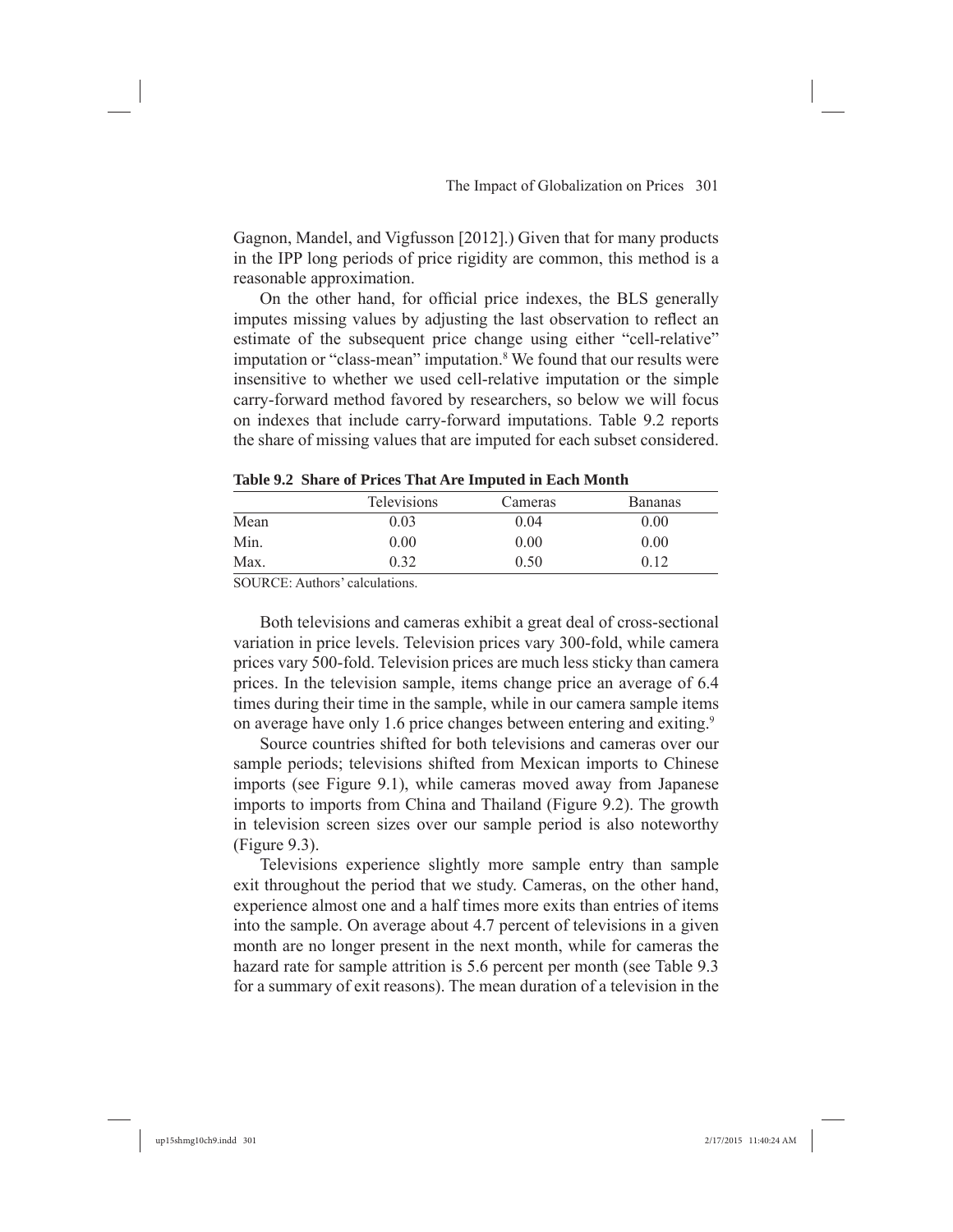

#### **Figure 9.1 Change in Share for the Source Country for Television Imports, 2000–2010**

SOURCE: Authors' calculations.

#### **Figure 9.2 Change in Share for the Source Country for Camera Imports, 2000–2005**



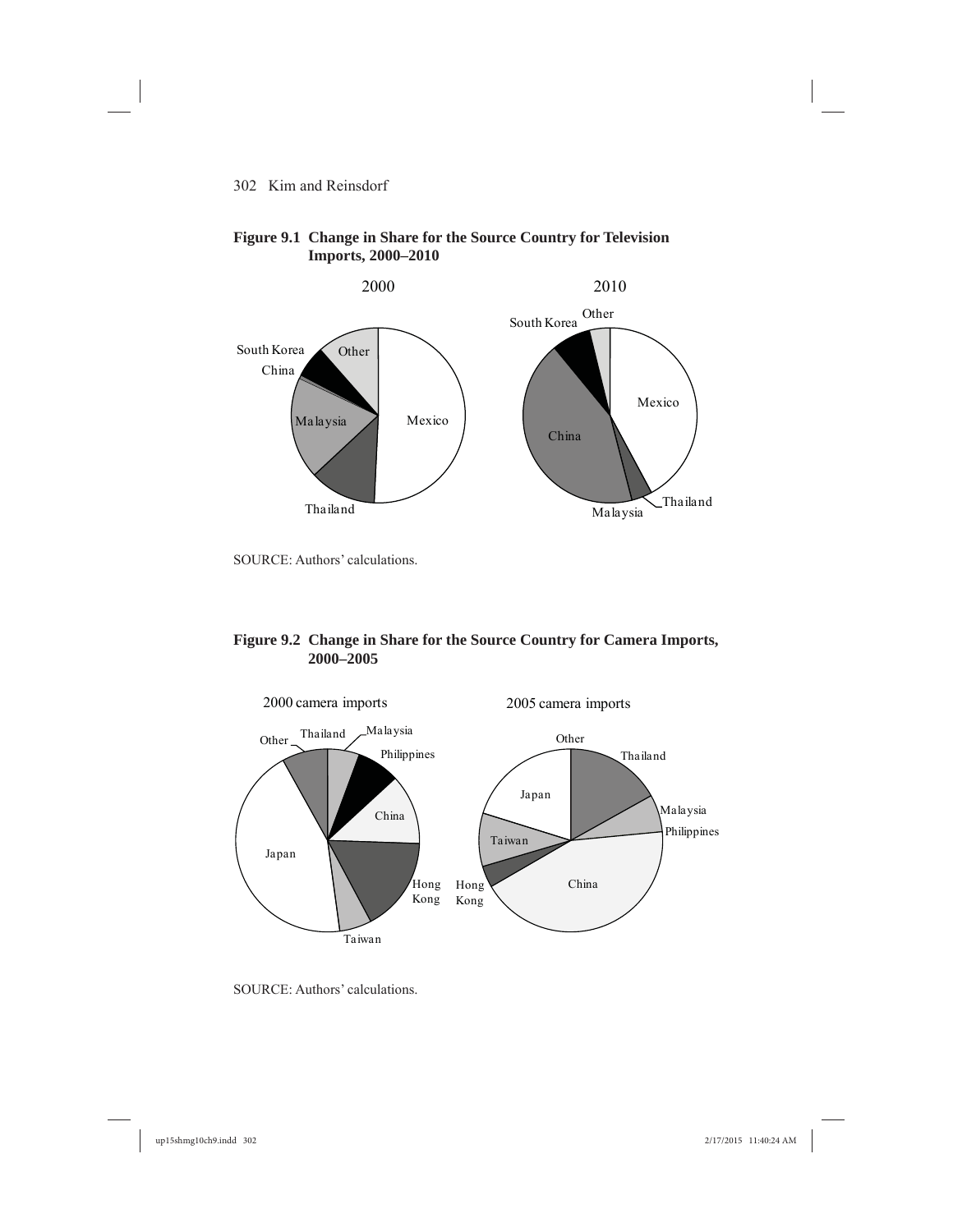

**Figure 9.3 Change in Share for Imported Television Sizes, 2000–2010**

sample is 18.1 months (with a standard deviation of 12.9 months). This is slightly shorter than the 21 months that would occur if the hazard rate for exit were constant. On the other hand, mean duration of an item in the camera sample, at 17.8 months (with a standard deviation of 11.6 months), is consistent with a constant hazard rate for sample exit.

Bananas behave very differently from televisions and cameras. Prices for bananas only vary sixfold, reflecting their greater homogeneity. Moreover, bananas change prices very frequently compared to

| <b>NOTICH, DY REASON (MEAN)</b> |                    |         |                |
|---------------------------------|--------------------|---------|----------------|
|                                 | <b>Televisions</b> | Cameras | <b>Bananas</b> |
| Refusal                         | 0.01               | 0.00    | 0.01           |
| Out of business                 | 0.00               | 0.00    | 0.00           |
| Out of scope                    | 0.02               | 0.04    | 0.00           |
| Out of scope, replaced          | 0.01               | 0.01    | 0.01           |

**Table 9.3 Mean Share of Items Experiencing Permanent Exit in Each Month, by Reason (mean)**

NOTE: "Out of scope" items are items that are no longer traded. Reporters sometimes are able to give a quote for a replacement item. At other times, there is no replacement. SOURCE: Authors' calculations.

SOURCE: Authors' calculations.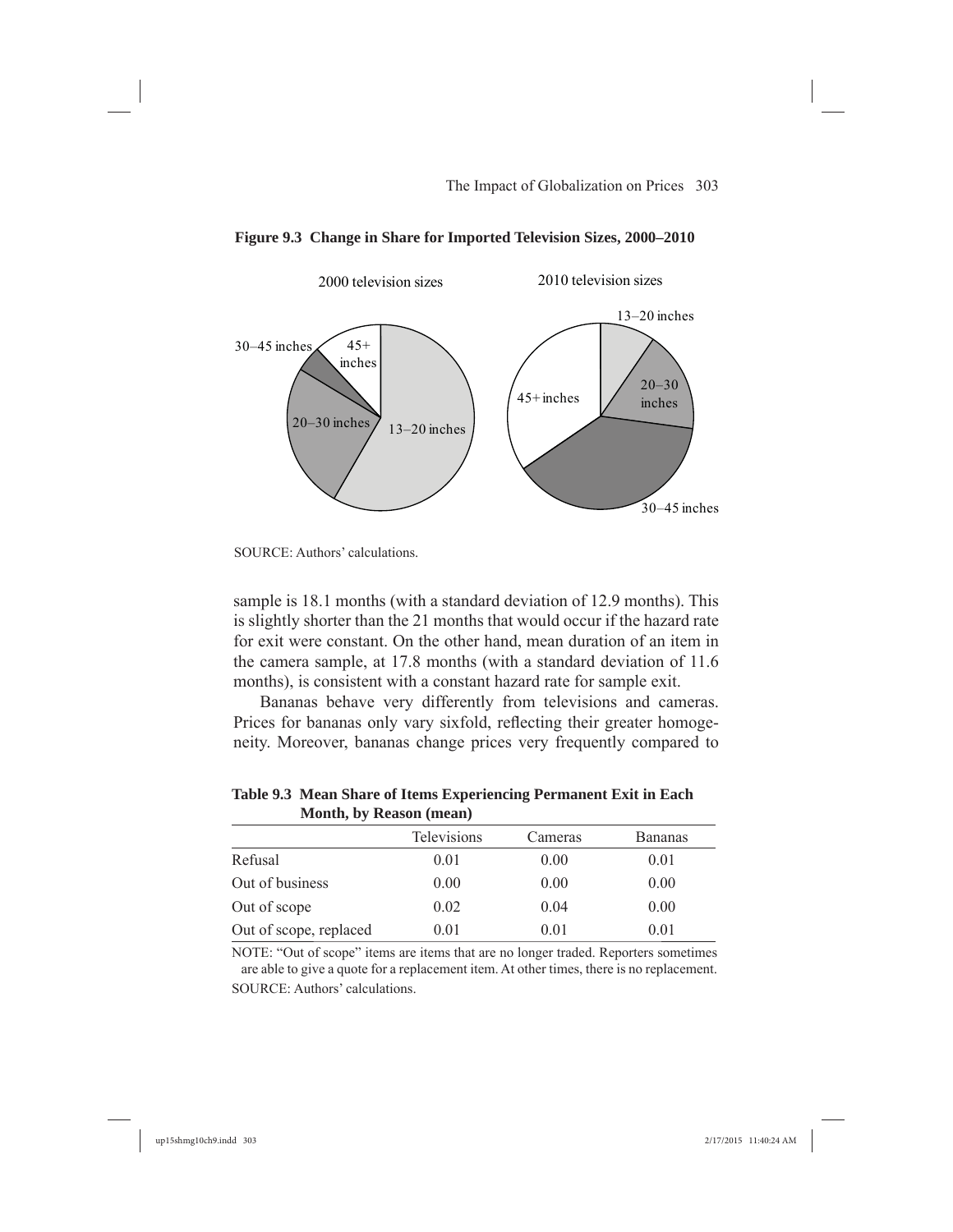televisions and cameras; on average, a banana quote changes price 19.3 times during the time that it is in our sample. Bananas in our data set primarily are imported from Guatemala, Honduras, Costa Rica, Colombia, and Ecuador. Colombia, Ecuador, and Guatemala have increased their representation in the import price index sample, while the share of the sample from Honduras has fallen and the one from Costa Rica has remained about the same (Figure 9.4). On average, about 1.9 percent of bananas in each period are no longer present in the next period. The mean duration of an item in the banana sample is substantially longer than those of televisions or cameras, at 32.2 months (with a standard deviation of 23.9 months).

### **BASELINE NONHEDONIC MEASURES OF PRICE CHANGE**

Before calculating sets of hedonic price indexes, we calculate two baseline measures of price change. The first of these simply tracks the change in the geometric average price of the sample. The average price index should exhibit similar behavior to a unit value index: Like a unit





SOURCE: Authors' calculations.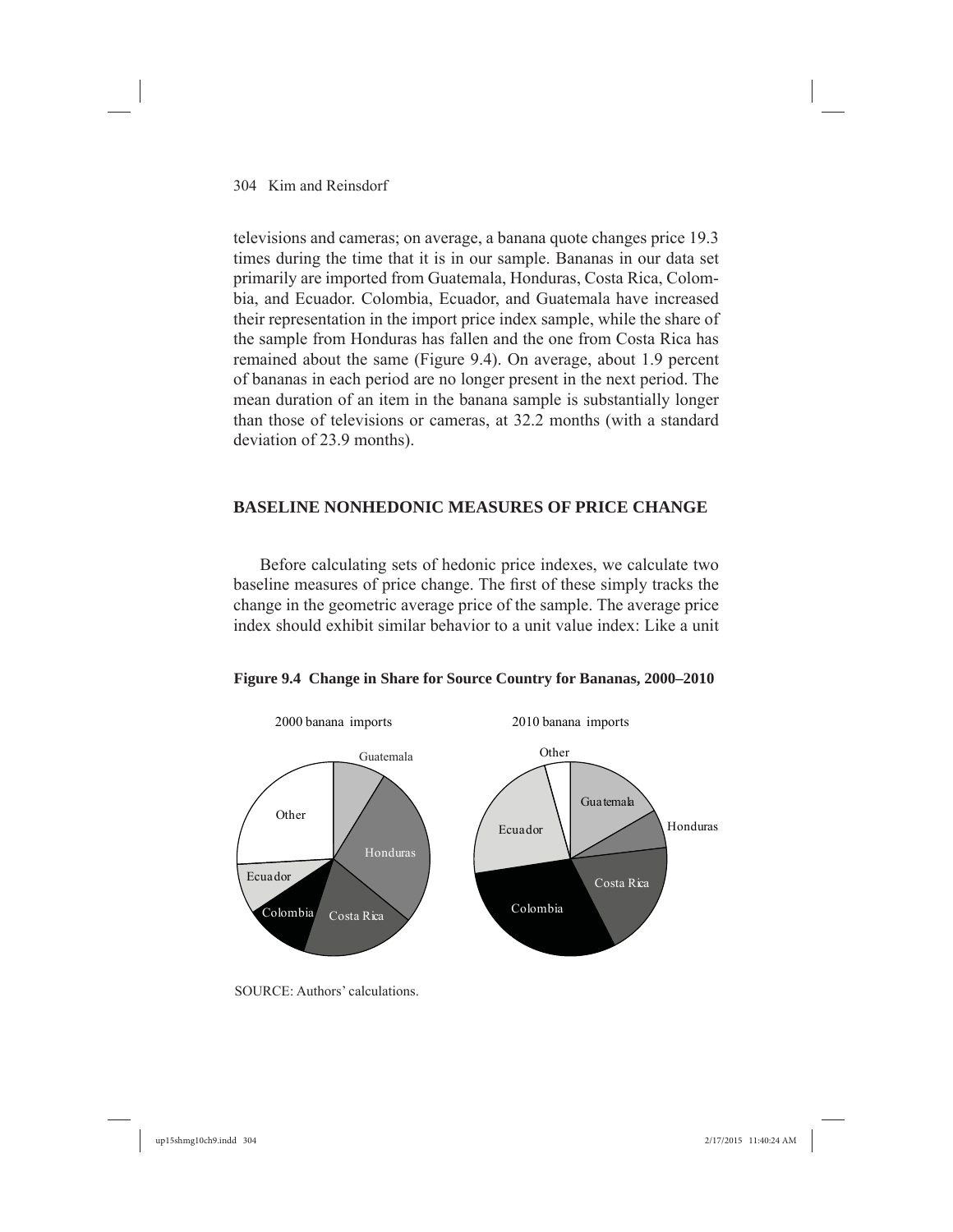value index, it does not hold the sample composition constant when comparing time periods. (We cannot calculate true unit-value indexes because we do not have the necessary data on quantities.) Changes in sample composition are likely to alter the average quality level represented in the sample, so the behavior over time of the average price reflects both price and quality developments. Deflating the average price index by a price index that holds quality constant yields an index of quality change.

Second, we construct matched-model indexes to use as benchmarks to compare to our hedonic price indexes. The matched-model indexes of the MPI include item weights in a Laspeyres-like index formula.10 We do not have the item weight information needed to replicate these Laspeyres matched-model indexes, so our matched-model indexes are calculated as modified Jevons indexes of the prices of the continuing items, for which less detailed weights based on customs data are used.<sup>11</sup> A matched-model Laspeyres index is calculated as a share-weighted arithmetic average of price relatives of continuing items, while the logarithm of our weighted, matched-model Jevons index is a shareweighted average of logarithms of these same price relatives. We also include our calculated weights for observations in all of the indexes that we calculate so that the overall weight for each source country is proportional to its importance in the trade data for the product in question.

BLS policies on disclosure of nonpublic data allow us to report only publication-level indexes. We are unable to report indexes at the level of the individual products that make up a publication-level index, nor can we report coefficient estimates that would allow someone to reproduce one of these unpublished indexes. Therefore, besides calculating matched-model indexes for the three products of interest, we calculate matched-model Jevons indexes for the other products contained in the published index and then aggregate up to the level of the published index. For example, for bananas, we simulate the relevant published index for "edible fruits and nuts" (Harmonized System Code 08, or HS 08) by combining our index for bananas with an index for other edible fruits and nuts with weights based on the number of items in each category.

Despite these limitations, we can use the difference between the aggregated matched-model indexes and the aggregated hedonically adjusted indexes to infer the effects of the quality adjustment on the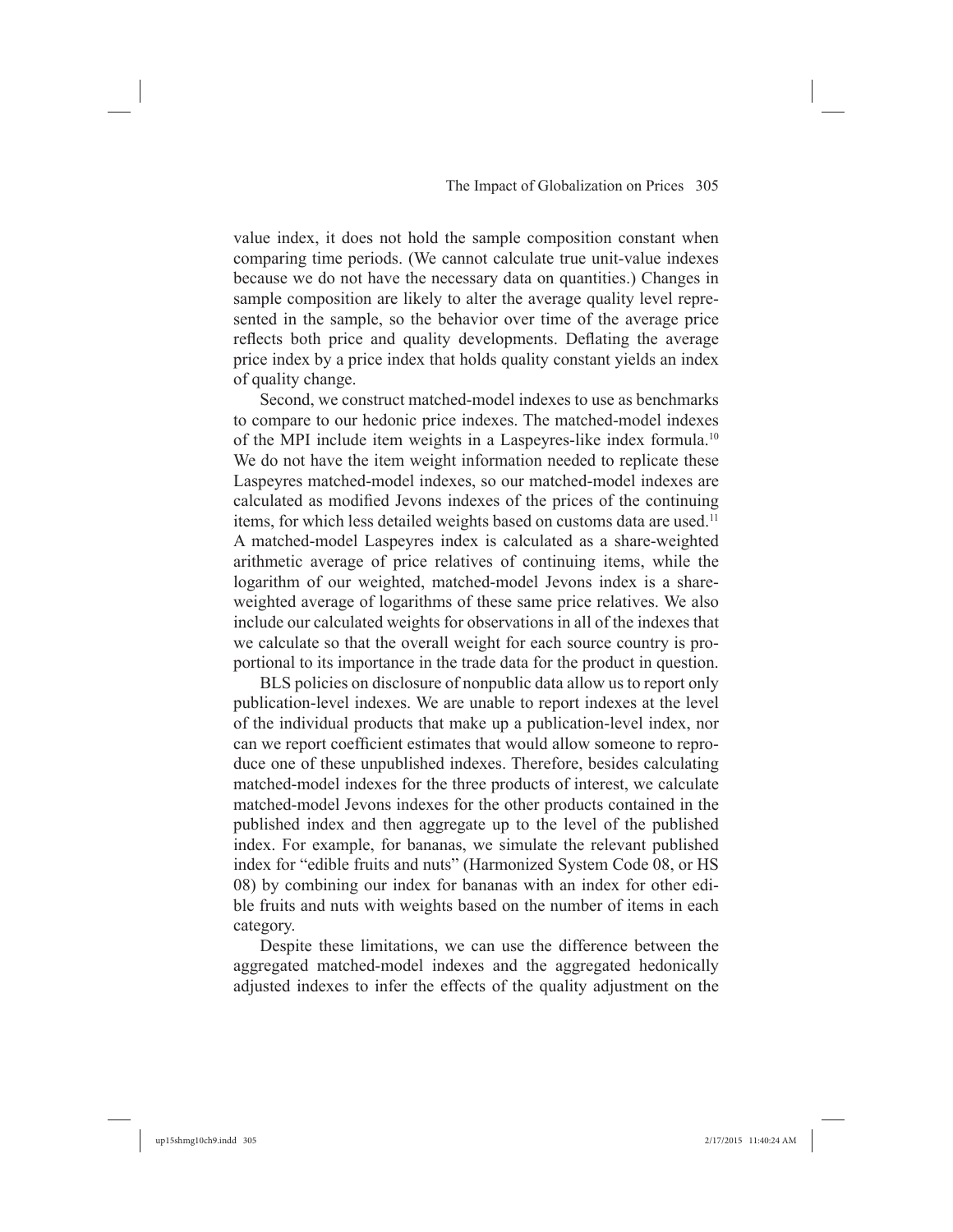products of interest. In particular, we divide the change in the logarithm of the more aggregate index by the weight of televisions or cameras in that index to find the implied change in the logarithm of the index for televisions or cameras.

#### **HEDONIC INDEXES**

Sample size limitations affect what kinds of hedonic models we can investigate. The simplest specification we try is the pooled time dummy hedonic regression, which assumes that the effect of quality characteristics on the log price is constant over the whole span of time covered by the sample. The general form of the pooled time dummy regression equation is

 $(9.1)$   $p_{it} = \alpha_t + X_{it}\beta + \varepsilon_{it}$ ,

where  $p_{ij}$  is the log price of item *i* at time *t*, and  $X_{ij}$  is a vector of quality characteristics such as the television's screen size and screen type. The price index comparing time *t* to *t* −1 is then just the exponential difference between  $\alpha_t$  and  $\alpha_{t-1}$ .

As a more flexible alternative to the pooled hedonic regression, we also estimate a set of overlapping hedonic regressions that use a moving window of just 24 months for their sample. The time periods covered by these regressions have 12-month overlaps so that a cumulative price index from the beginning of the overall sample can be constructed from a sequence of transitive comparisons. Ideally, we would have run these regressions on monthly data, but, in practice, to get around sample size problems, we had to pool the observations for each quarter. The movingwindow approach has the advantage of allowing the coefficients on characteristics to change over time if evolving technologies and market conditions alter the hedonic relationships.12

We fit these models by both including and excluding country dummies from the set of variables in  $X_{i}$  in Equation (9.1). The specification that includes country dummies assumes that price differences between countries of origin are due to quality differences between these countries, while the specification that omits the country dummies assumes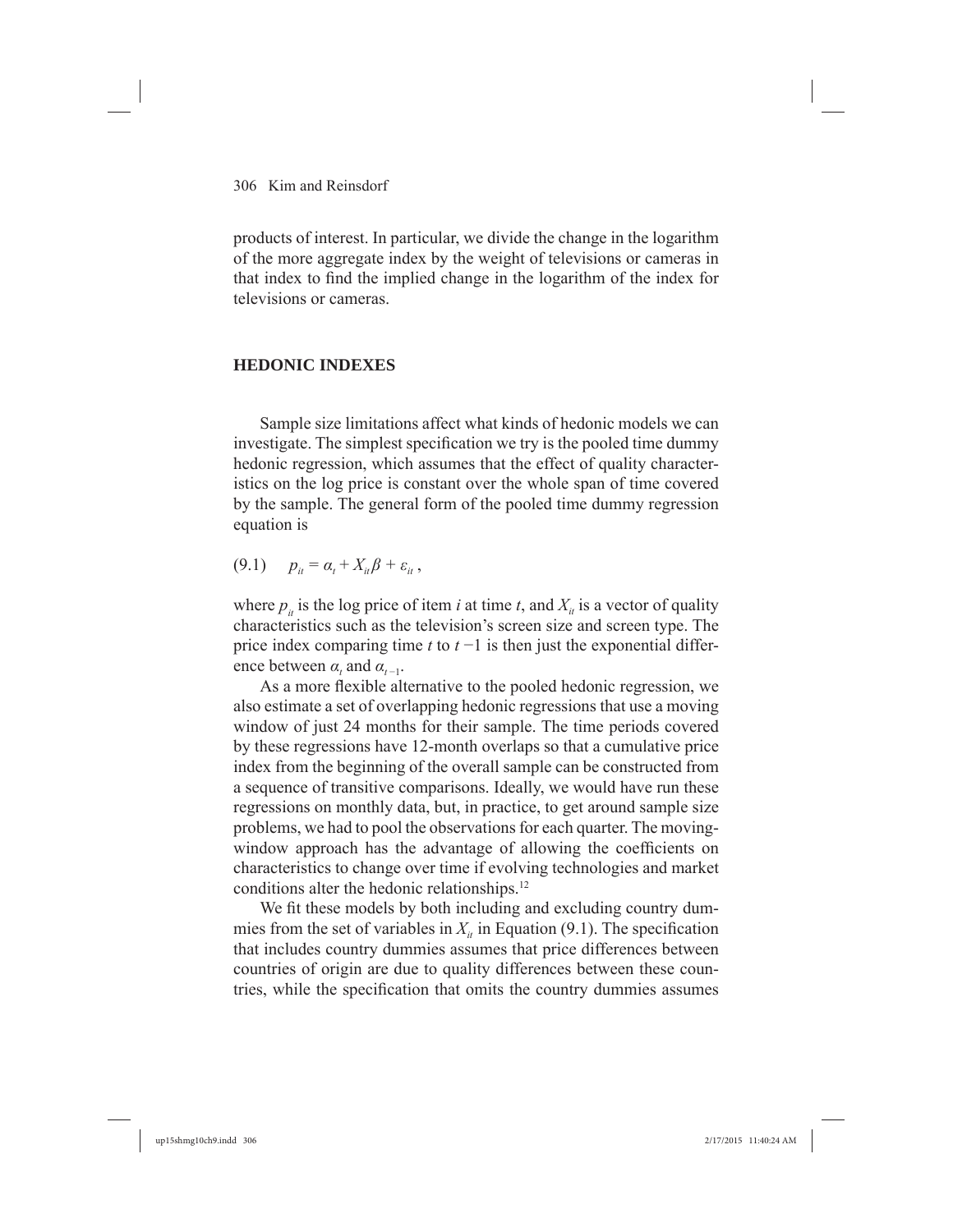that price-level differences between countries of origin are real. The truth probably lies between these alternatives—ease of doing business and quality assurance may vary by country, but on the other hand, the large gains made by countries offering lower prices suggest that the value of the quality differences is small in comparison with the price differentials.

Rather than leaving the country dummies out of the hedonic regression, a hedonic index that includes price changes due to changes in source country can instead be calculated by adding back the part of the hedonic index's quality adjustment coming from changes in source countries. Using the pooled hedonic index as an example, let  $\hat{a}$  be the fitted coefficient on the time dummy for period  $t$  (with the time dummy omitted in the base period),  $\Delta \bar{p}$  be the change in the average log price, and  $\Delta X$  be the change in the average characteristics including the country dummies. The log hedonic index with country dummies included equals the raw price change minus a quality adjustment equal to the predicted effect of the average characteristics change:

$$
(9.2) \quad \hat{a}_t = \Delta \overline{p} - (\Delta X) \hat{\beta} \, .
$$

Now break *X* into a physical attributes part and a country mix part:

$$
(9.3) \qquad \hat{a}_t = \Delta \overline{p} - (\Delta X_{PA}) \hat{\beta}_{PA} - (\Delta X_{CM}) \hat{\beta}_{CM}.
$$

The index that includes the effect of source country changes in the measure of price change is

$$
(9.4) \qquad \tilde{a}_t = \hat{a}_t + (\Delta X_{CM}) \hat{\beta}_{CM}.
$$

#### **EMPIRICAL RESULTS**

#### **HS 8528 and Televisions**

The first set of hedonic indexes that we estimate are for imported televisions. As explained above, BLS disclosure policies prevent us from showing research indexes that would correspond to an unpub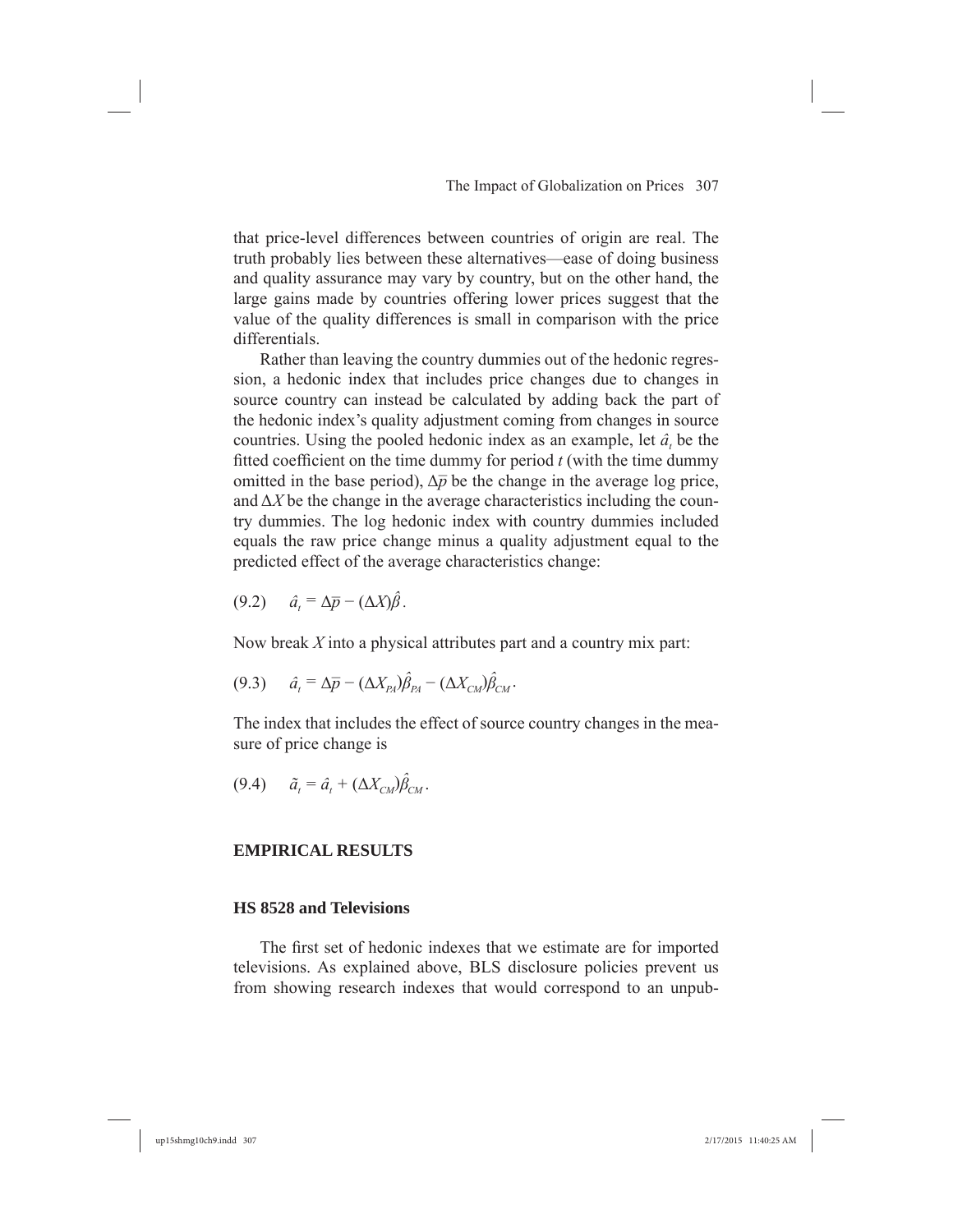lished level of detail, so we show indexes at the lowest published level that includes televisions, HS code 8528. HS 8528 covers televisions and other video devices.<sup>13</sup>

Comparisons of the official index with our hedonic indexes would be affected by more than just the differences in compilation methods that we want to investigate, so we construct a matched-model import index of our own for use in these comparisons. The key feature of the official import index is its use of the matched-model index. Our matched-model index replicates that feature, but it differs in the choice of aggregation formula. Whereas the official index has a modified Laspeyres formula, we use a Jevons (geometric means) index formula to combine the matched-model indexes for televisions with that for other video devices. Also, whereas the usual Jevons index is an *unweighted* geometric mean of price relatives, our Jevons indexes include country weights that reflect the relative importance of different source countries in the trade data. Note, however, that our weights do not precisely match the weights used for the official index.

Our matched-model Jevons index with country weights closely tracks the official matched-model index for HS 8528 most of the time (Figure 9.5). It also has a similar long-run trend. Over the whole period of January 2000 to December 2010, our matched-model index falls at an average rate of 5.7 percent per year, close to the official index's 6 percent per year rate of decline. On a few occasions the indexes diverge, however. In May of 2001, August–September of 2005, and April of 2008, our index has a higher rate of change than the official index, while in August–September of 2008 and April–May of 2009 our index measures lower inflation.

Televisions and video devices experienced rapid increases in quality over the period covered by the sample, including the displacement of CRT screens by superior flat-screen technologies (plasma, LCD, and, finally, LED) and an increase in the average screen size. These quality improvements substantially affected the average price of a television. The difference between the growth rate of the average price and the growth rate of the matched-model index reflects the value of the quality improvements. In contrast to the rapidly falling matched-model indexes, the weighted average price rises at an average rate of 5.6 percent per year. Assuming, for the sake of argument, that the matchedmodel Jevons index correctly measures the pure price change, we can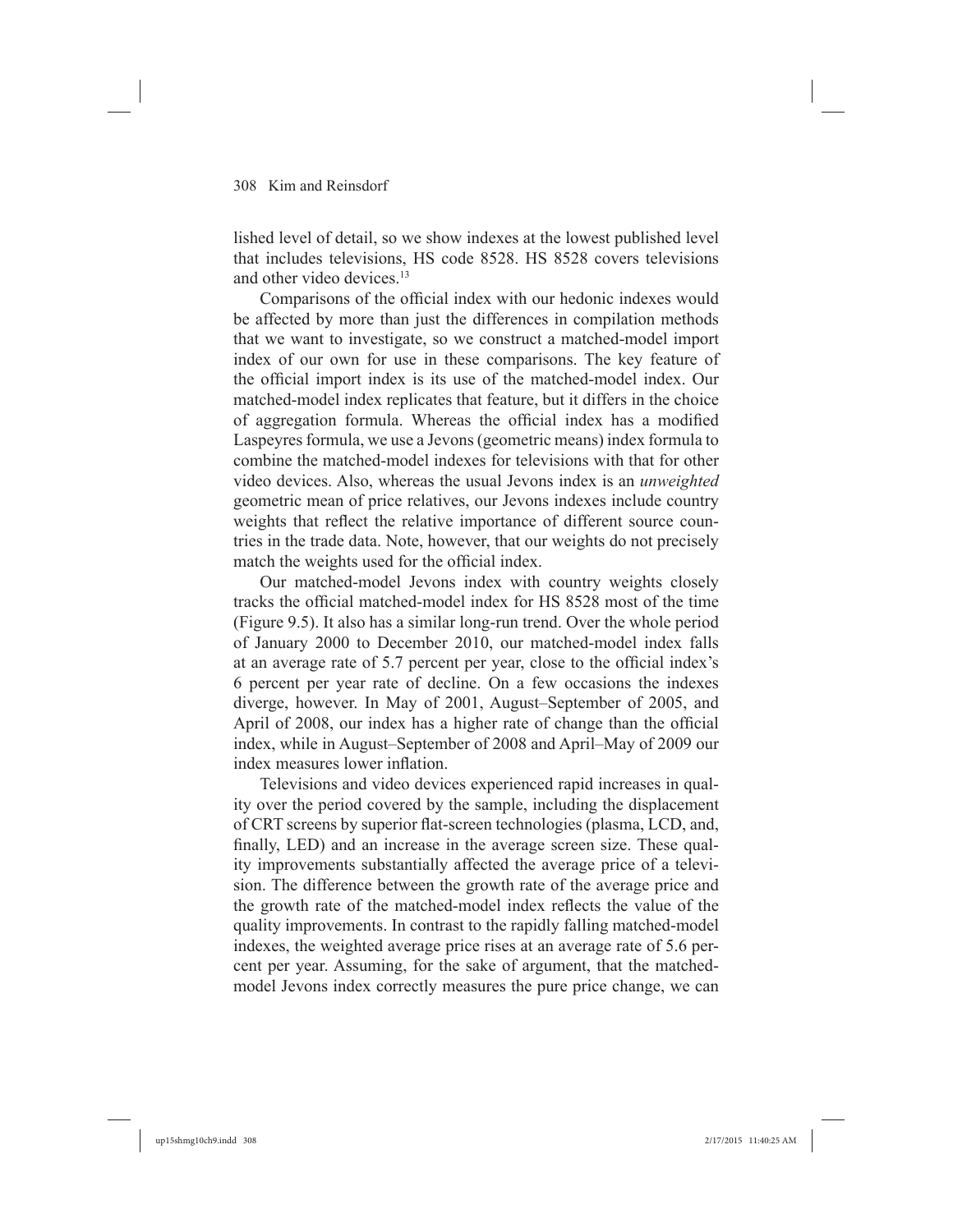



SOURCE: Bureau of Labor Statistics and authors' calculations.

infer that quality improvements added more than 11 percent per year to the annual growth rate of the average price of televisions and other video devices over the period that we study.

Next, we check the accuracy of the matched-model index by comparing it to hedonic indexes. To estimate the effects of the entry of new source countries whose prices may be lower, one alternative is to control for physical characteristics of televisions, but not source countries, in the hedonic model. Including dummy variables for country of origin in the hedonic regression would cause the hedonic index to include country effects in its quality adjustments.

A weakness of this approach is, however, that it is vulnerable to omitted variable bias. If characteristics and countries are correlated, some of the effects of the omitted country variables could be reflected in the coefficients on the physical characteristics. This may then cause effects of changes in country mix to be embedded in the coefficients on the physical characteristics.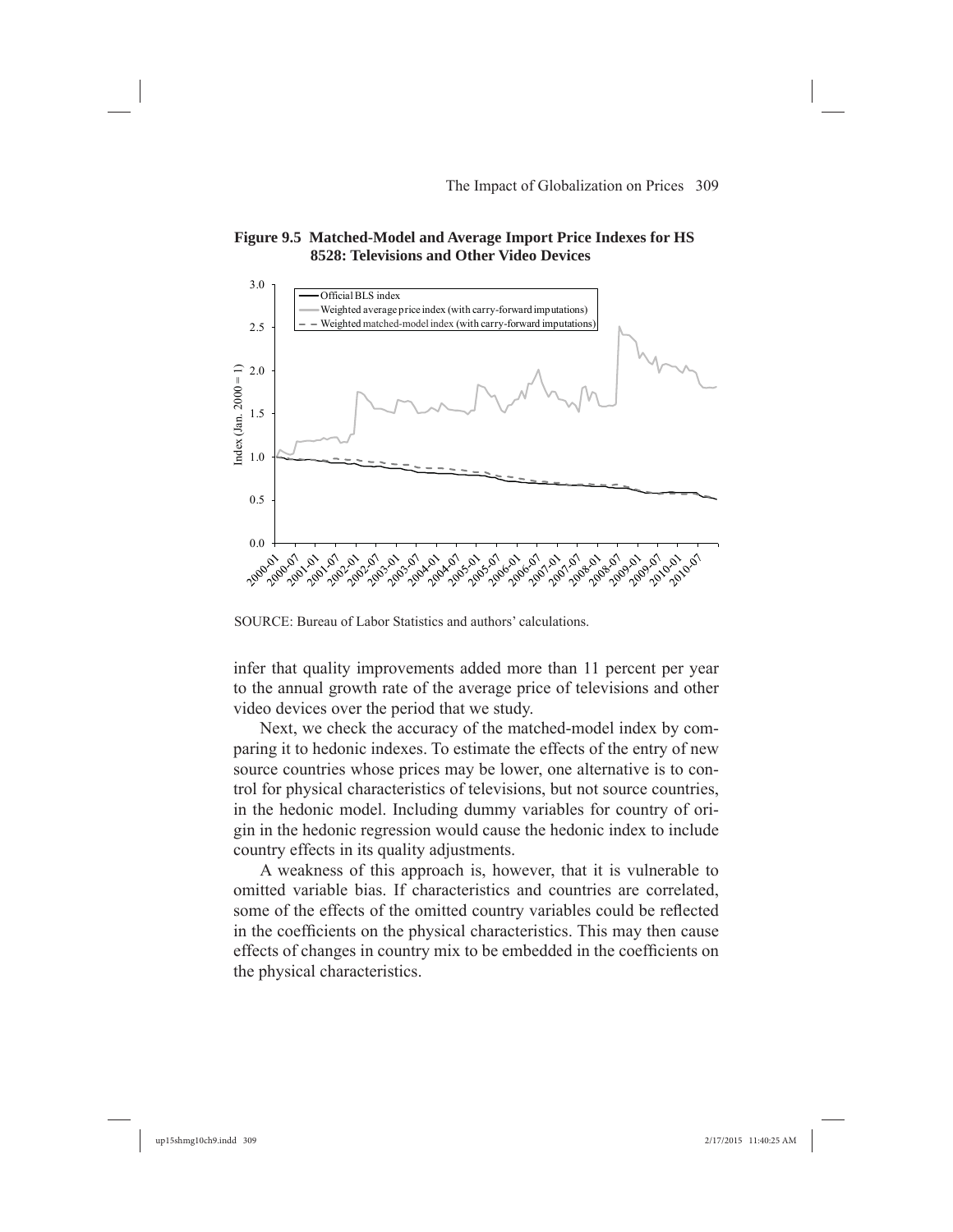Including country dummies in the hedonic regression makes the coefficients on the physical characteristics less likely to include effects of changes in source countries that are correlated with changes in physical characteristics. The coefficients on the country dummies can be used to adjust the hedonic index so that it includes the price effects of changes in country mix, as shown in Equation (9.4). (Note, however, that a problem of collinearity between countries and characteristics may not be completely solved by this technique, because if the sample size is not large enough, such collinearity would likely lead to high variances for the coefficient estimates.) The difference between the adjusted hedonic index and the matched-model index will then include the price effects of changing source countries that are missed by the matched-model index. If the adjustment is not made, the difference between the raw hedonic index that includes country dummies and the matched-model index will estimate the amount of quality change from improvements in physical attributes due to technological advances that is missed by the matched-model index.

Of the two types of hedonic indexes that we estimate for televisions, the moving-window hedonic index is likely to be more reliable than the pooled hedonic index. In the pooled hedonic regression, a single set of coefficients on the quality characteristics and country dummies (if included) is estimated for the entire time interval covered by the sample, so a characteristic's effect on the logarithm of a TV price is constrained to be constant over a long interval. On the other hand, the moving-window approach allows the slope coefficients to evolve over time by estimating separate sets of hedonic coefficients for overlapping pairs of years. Over longer time intervals, technological progress significantly alters the shadow value of at least some television characteristics, and changes in prices and income could change the demand for characteristics in ways that affect their shadow values. Suppose, for example, that the price differential for large screens declines over the course of the period covered by the sample, and that near the end of the sample period imports from China start to grow rapidly, with a specialization in smaller screen sizes. The pooled hedonic regression would then tend to underestimate the relative quality of the Chinese televisions in the period when they are growing, and hence tend to overestimate the quality-adjusted price level of televisions from China.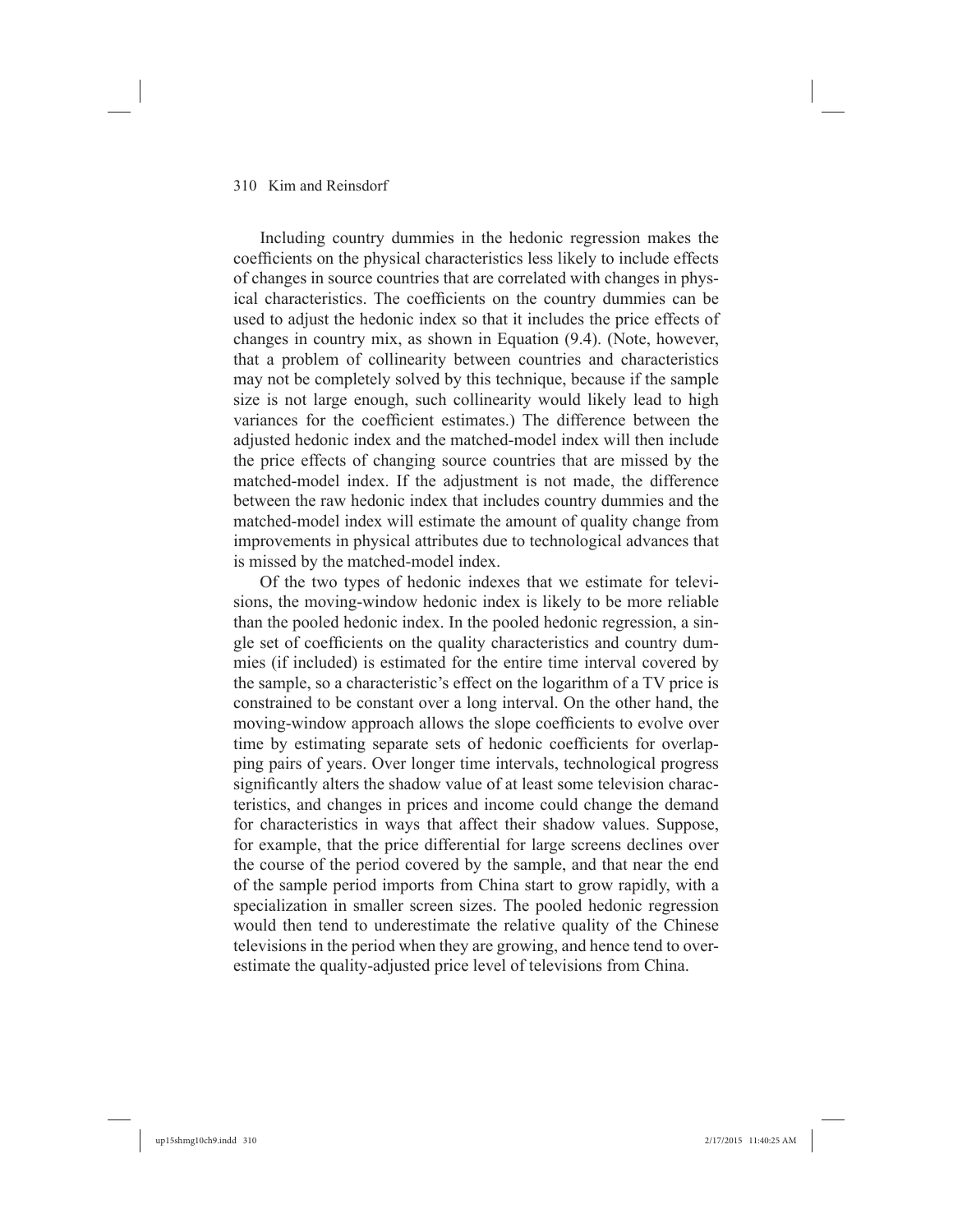Another advantage of the moving-window regression approach is that one can see what the estimate of the bias would have been if the analysis had stopped earlier than December 2010. Differences between the matched-model index for HS 8528 and indexes for HS 8528 that incorporate moving-window hedonic price indexes for televisions are shown in Figure 9.6. The growth-rate gap between the matched-model index and the adjusted moving-window hedonic index is not uniform over time; some earlier stopping points would have implied larger estimates of the bias in the matched-model index. Adjusting the hedonic index for the changes in source countries lowers its growth rate by 0.016 index points and brings the estimate of the bias in December 2010 of the matched-model index up to 0.042 index points. The unadjusted moving-window hedonic index for HS 8528 is about 0.026 index points





SOURCE: Authors' calculations.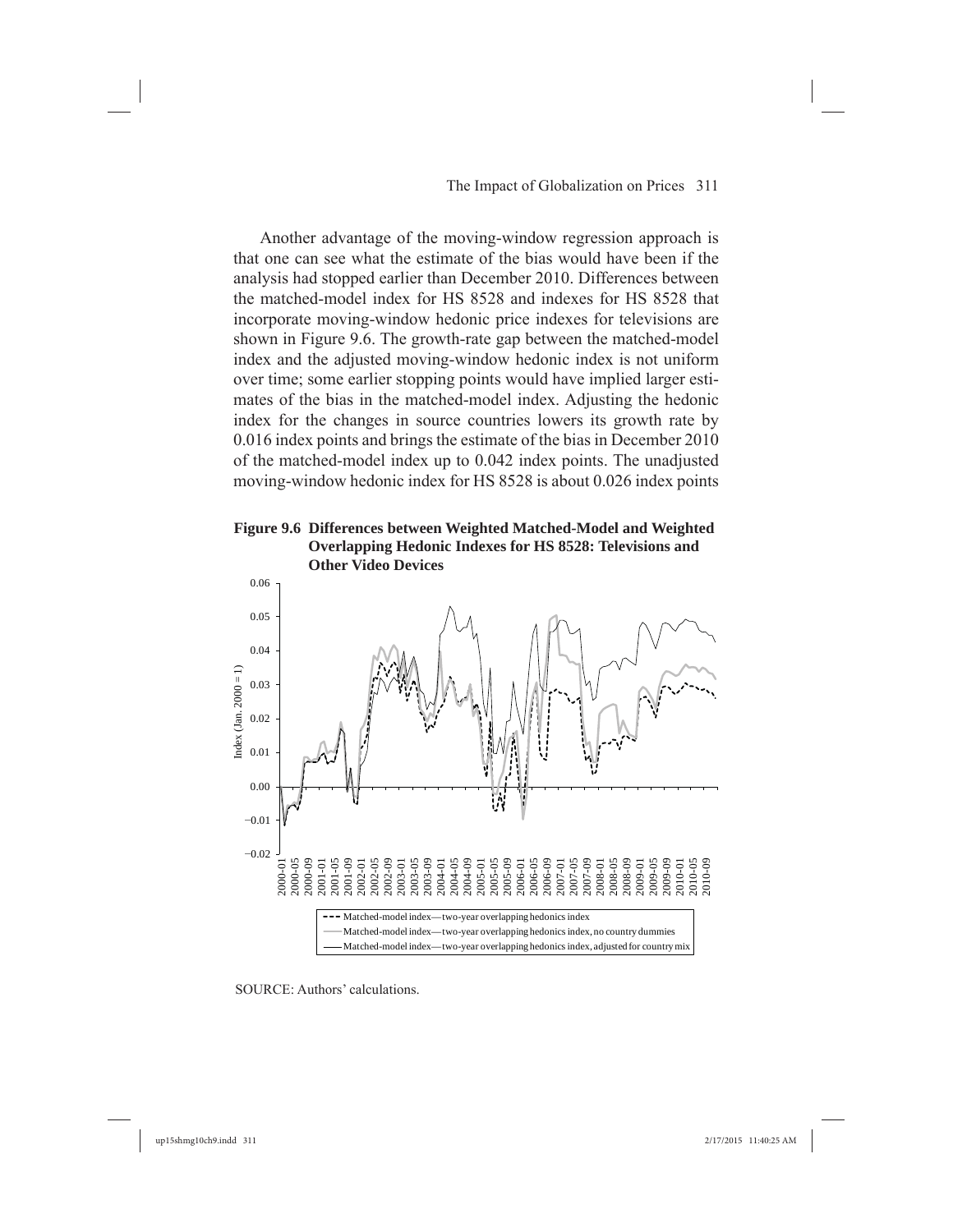lower than the matched-model index in December of 2010, suggesting that incomplete measurement of the gains from improved technology adds about 0.026 to the matched-model index.

Omitting the country dummies implies a slightly smaller estimate of the bias in the matched-model index of 0.032 index points in December 2010. This implies that the bias in the matched-model index due to the failure to capture price declines from changing source countries is only about 0.006 index points in December 2010. The difference between the hedonic index that includes country dummies and the hedonic index from the regression with no country dummies may underestimate the country mix effect because of omitted variable bias. The differences between the weighted matched-model index and the various hedonic indexes, stated in terms of differences in average annual growth rates, are shown in Table 9.4.

**Table 9.4 Amounts by Which Matched-Model Index Growth Rate Exceeds Moving-Window Hedonic Growth Rates for HS 8528 (% per year, 2000–2010)**

| Country dummies included          | 0.44 |  |
|-----------------------------------|------|--|
| Country dummies excluded          | 0.53 |  |
| Adjusted for changing country mix | 0.72 |  |
| $\alpha$                          |      |  |

SOURCE: Authors' calculations.

We also estimate pooled hedonic indexes as a kind of robustness check on the moving-window hedonic results. Figure 9.7 shows the differences between the pure matched-model index for HS 8528 and the indexes that incorporate pooled hedonic price indexes for televisions. Like the moving-window hedonic indexes, the pooled hedonic indexes all imply positive estimates for the ending bias in the matched-model index. Indeed, the pooled version of the unadjusted hedonic index that includes country dummies implies the same estimate of bias owing to underestimation of gains from improvements in technology as the movingwindow version, 0.026 index points.

On the other hand, the pooled specification produces a lower hedonic index than the moving-window specification in the case where country dummies are omitted from the model, and a slightly higher hedonic index in the case where country dummies are included and an adjustment is made for the effects of changing country mix. Under the pooled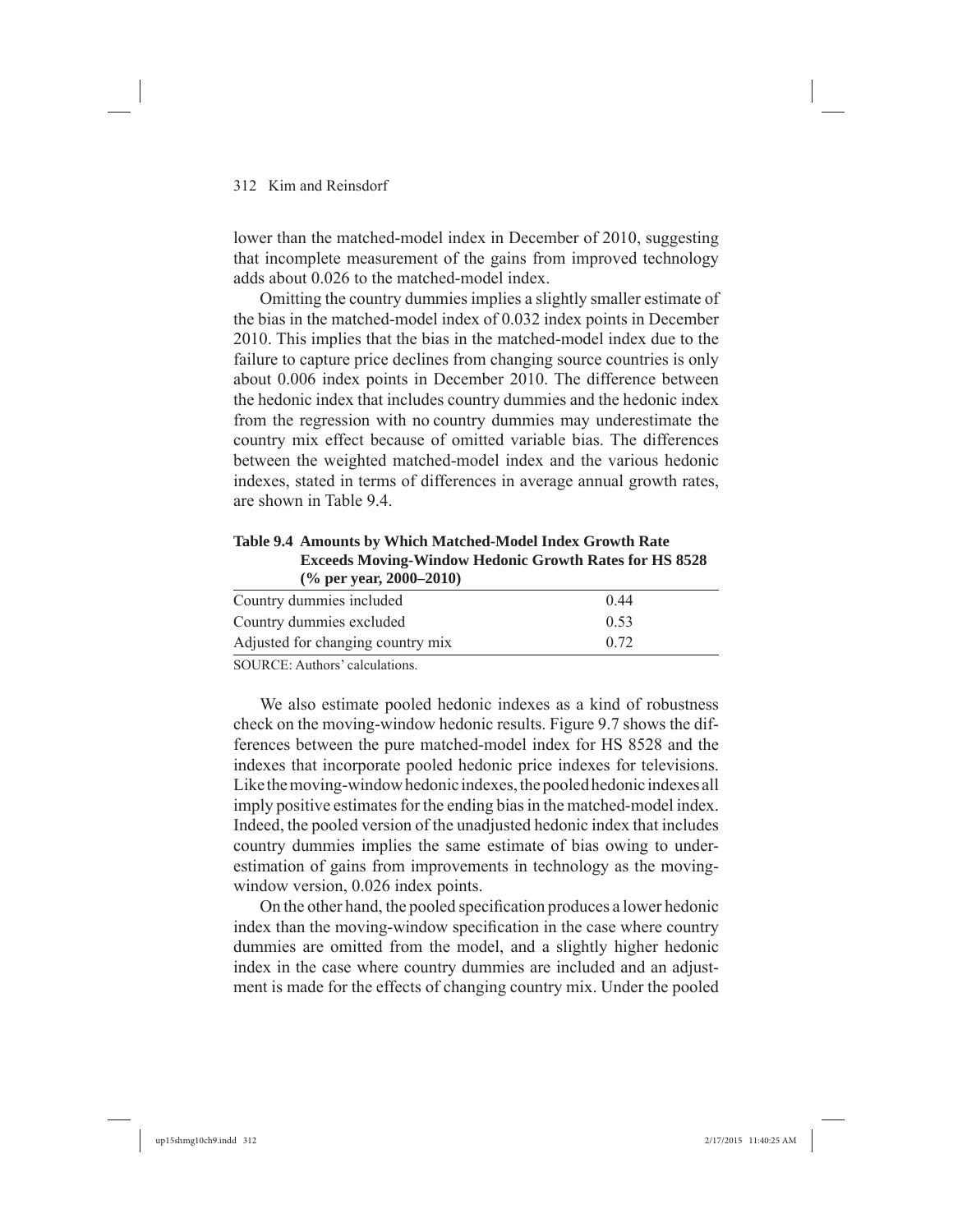#### **Figure 9.7 Differences between Weighted Matched-Model and Weighted Hedonic Indexes for HS 8528: Televisions and Other Video Devices**



SOURCE: Authors' calculations.

specification, the no-country-dummies index is 0.064 index points below the matched-model index in December 2010, while the adjusted hedonic index is just 0.034 index points lower than the matched-model index. Under the pooled specification, the adjusted hedonic index implies a bias in the matched-model index from changing sourcing of 0.008 index points, while the no-country-dummies hedonic index implies that this bias is 0.038 index points. These differences in average annual growth rates between the pooled hedonic indexes and the matched-model index are shown in Table 9.5.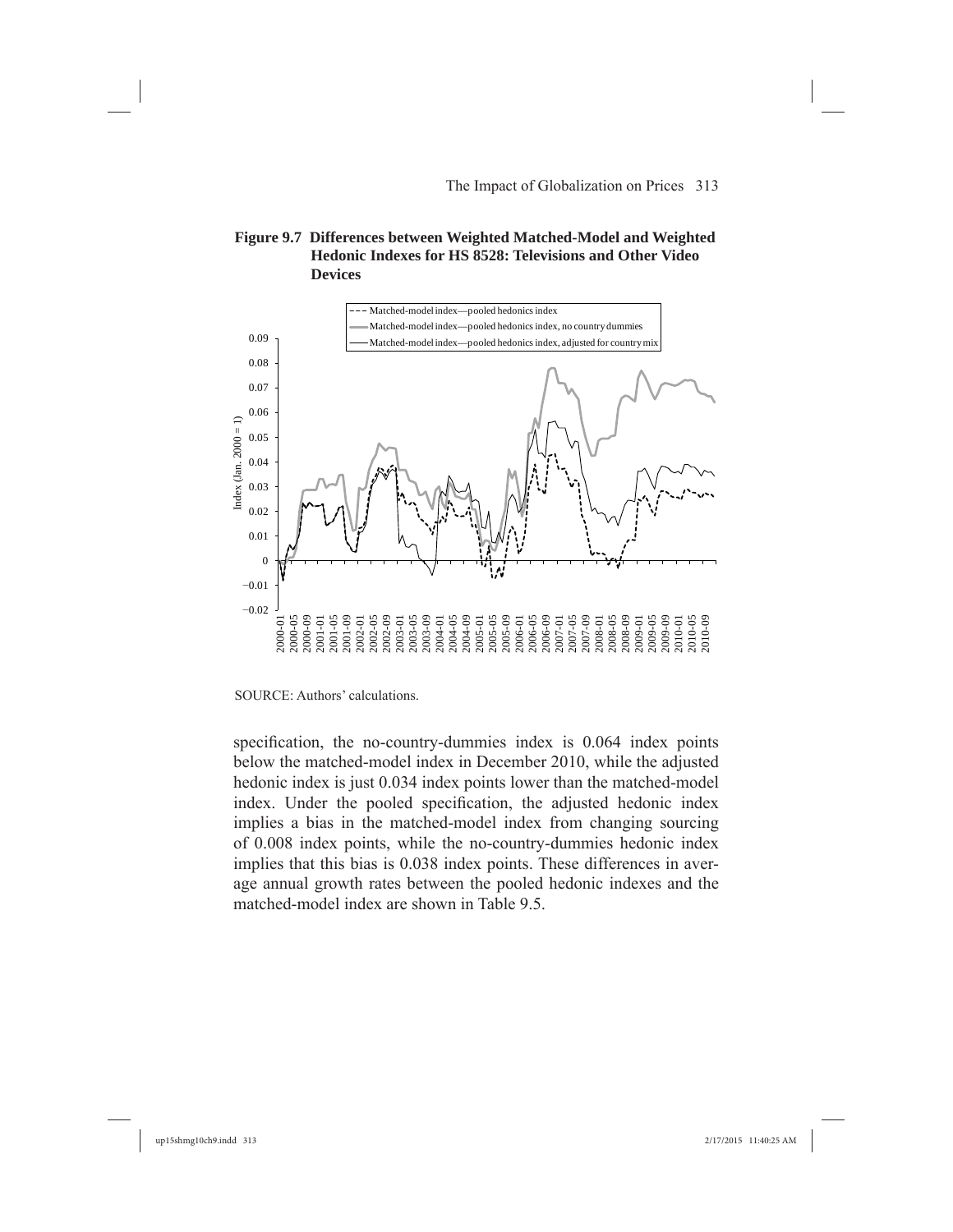#### **Table 9.5 Amounts by Which Matched-Model Index Growth Rate Exceeds Pooled Hedonic Growth Rates for HS 8528 (% per year, 2000–2010)**

| Country dummies included          | 0.43  |  |
|-----------------------------------|-------|--|
| Country dummies excluded          | 1 1 1 |  |
| Adjusted for changing country mix | 0.58  |  |
|                                   |       |  |

SOURCE: Authors' calculations.

#### **Television Component of HS 8528**

Even though we cannot show the television component of HS 8528 as a separate index, we can calculate how sensitive the television index is to the choice of method. To find the difference between a matchedmodel index and a hedonic index for televisions, we divide the difference between the logarithmic matched-model and hedonic indexes for HS 8528 by the weight of the television component of HS 8528, which is 0.343. The implied difference for televisions in the final period can then be converted into an average annual growth rate over the 11 years covered by the sample.

The growth rate of the matched-model index for televisions is 2.2 percent per year above that of the adjusted moving-window hedonic index (Table 9.6). Subtracting the 1.3 percentage points coming from unmeasured technological improvements (measured by the unadjusted hedonic index) leaves 0.9 percentage points of the bias in the matchedmodel index growth rate to be attributed to changing source countries.

To gauge the robustness of the results to the estimation method, we show in Table 9.6 some alternative estimates of the bias in the matchedmodel index. Omitting the country dummies rather than adjusting for the predicted effect of changing country mix reduces the estimate of the total bias implied by a moving-window hedonic index to 1.6 percent per year. Pooling all the years rather than running overlapping regressions on pairs of years reduces the estimate of the total bias based on the model with country dummies to 1.8 percent per year but increases the estimate based on the model with no country dummies to 3.4 percent per year. Subtracting the estimate of the bias from technology-related quality change from each of the alternative estimates of the total gives a range of estimates of 0.5 to 2.1 percent per year for the effect of changing source countries.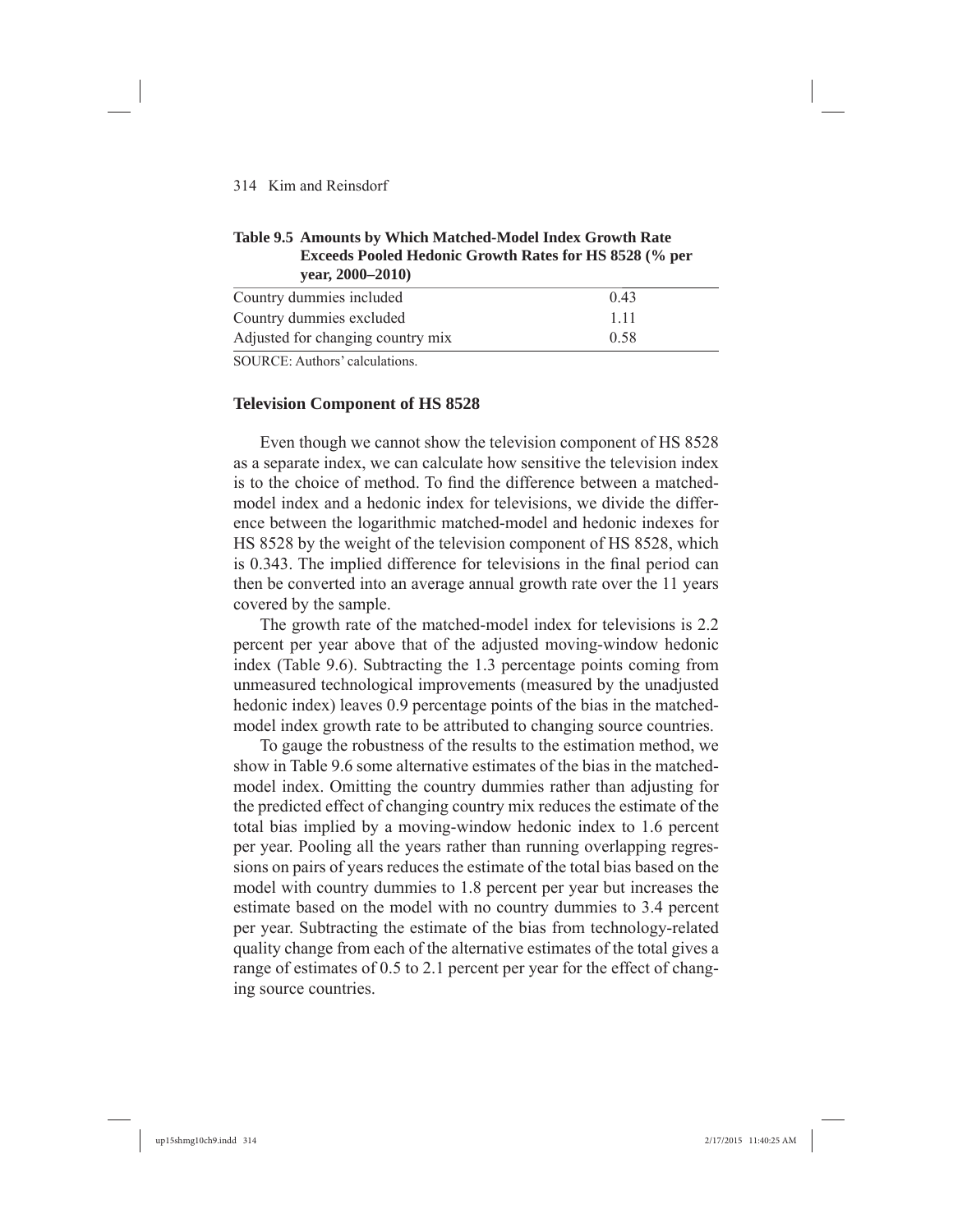|                  | $\mathbf{R}$         |                        |                       |
|------------------|----------------------|------------------------|-----------------------|
|                  |                      |                        | From hedonic          |
|                  |                      |                        | regression with       |
|                  |                      |                        | country dummies,      |
|                  | From hedonic         | From using country's   | undermeasurement      |
|                  | regression excluding | coefficients to adjust | of technology-related |
| Type of hedonic  | country dummies      | for change in country  | quality change        |
| regression       | $(\%$ per year)      | $mix$ (% per year)     | $(\%$ per year)       |
| Moving window    | 1.6                  | 2.2                    | 13                    |
| All years pooled | 3.4                  | 1.8                    | 13                    |
|                  |                      |                        |                       |

#### **Table 9.6 Estimates of Bias in a Matched-Model Index for Televisions Implied by Different Specifi cations of the Weighted Hedonic Regression**

SOURCE: Authors' calculations.

#### **HS 90 and Cameras**

Besides televisions, we investigate differences between hedonic and matched-model indexes for cameras. Cameras are a component of the published import index for HS 90, "Optical, photographic, measuring, and medical instruments," so we show indexes for HS 90 that incorporate matched-model and hedonic indexes for cameras. Even though fewer than 4 percent of the observations classified in HS 90 are for cameras during the period we examine (January 2000–March 2006), the HS 90 index is sufficiently sensitive to the choice of method for its cameras component to produce interesting results.

The baseline for the comparisons with hedonic indexes is again a matched-model index meant to simulate the official methodology. Most of the time our weighted matched-model Jevons index has virtually the same rate of change as the official index for HS 90, and it exhibits similar turning points (Figure 9.8). However, there are two episodes where our matched-model index is flat or slowly rising at the same time that the official indexes are falling. The first episode occurs in June– September of 2001, and the second occurs in January–March of 2006.

An index of the weighted average price is also shown in Figure 9.8. A notable decline in the average price relative to the matched-model index occurs between June 2001 and April 2002. The growing gap between the matched-model and average-price indexes implies that the average quality of imported cameras was declining over that time interval. An alternative explanation could, of course, be that the matched-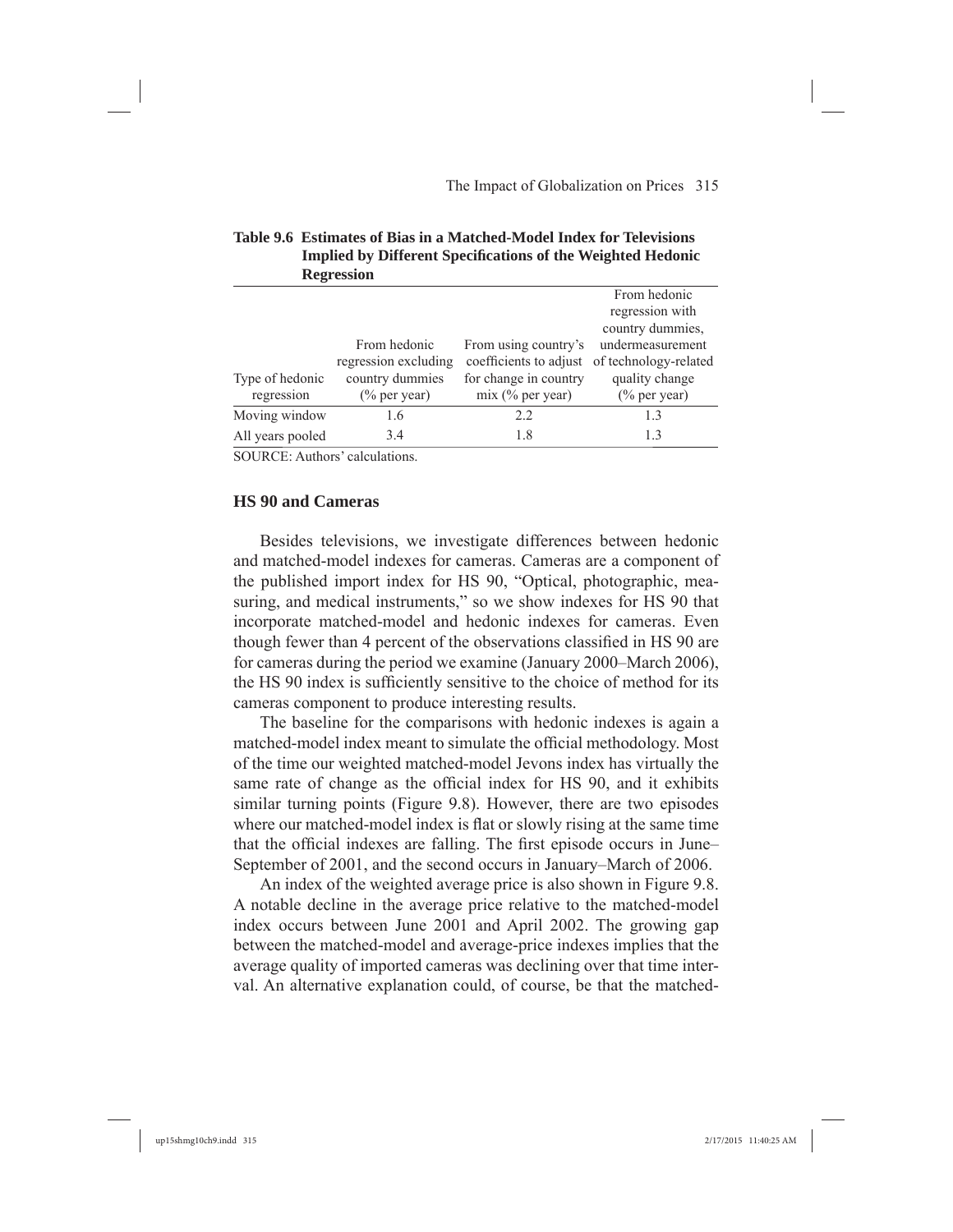#### **Figure 9.8 Matched-Model and Average Import Price lndexes for HS 90: Cameras and Other Photographic, Measuring, and Medical Instruments**



SOURCE: Bureau of Labor Statistics and authors' calculations.

model index is upwardly biased. Part of the relative decline in average price comes from the emergence of inexpensive digital cameras as a popular camera type, and another part of the decline seems to be due to changes in source countries. Such collinearity between physical changes in characteristics and changes in source countries tends to reduce the precision with which independent slope coefficients for these two kinds of effects can be identified in a hedonic regression.

The moving-window hedonic index with country dummies assumes that price differentials between countries reflect quality differences. According to this index, the matched-model index has a cumulative bias of zero up to January 2004 (Figure 9.9). In other words, the adjustments for declining quality that are implicit in the matched-model procedure are deemed to be correct, on average, up to 2004. Over the subsequent two years, however, changes in physical characteristics embodied in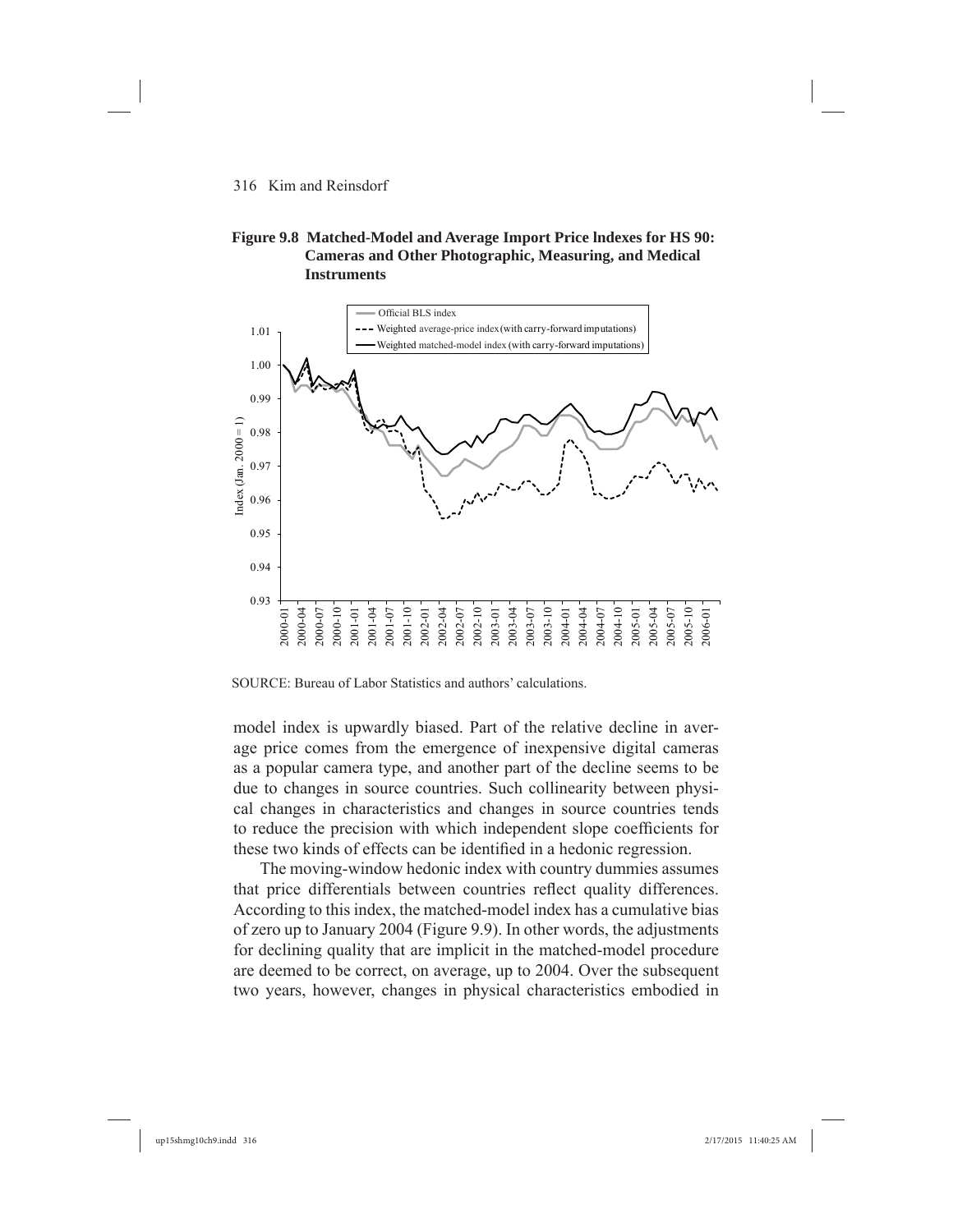new camera models do appear to cause declines in quality-adjusted prices that are missed by the matched-model index.

Adjusting the moving-window hedonic index so it includes effects of country-sourcing changes gives a different picture. In fact, this adjusted hedonic index behaves much like the index of the average price up to 2004. Figure 9.8 shows that in early 2002, the average price index dropped precipitously relative to the matched-model index; as a result, the matched-model index considerably overstates price change in early 2002, according to the adjusted moving-window hedonic index. Thereafter, the cumulative bias in the matched-model index implied by the adjusted hedonic index rises slowly but consistently until the end of the sample period.

#### **Figure 9.9 Difference between Matched-Model Index and Hedonic Indexes for HS 90: Cameras and Other Photographic, Measuring, and Medical Instruments**



SOURCE: Authors' calculations.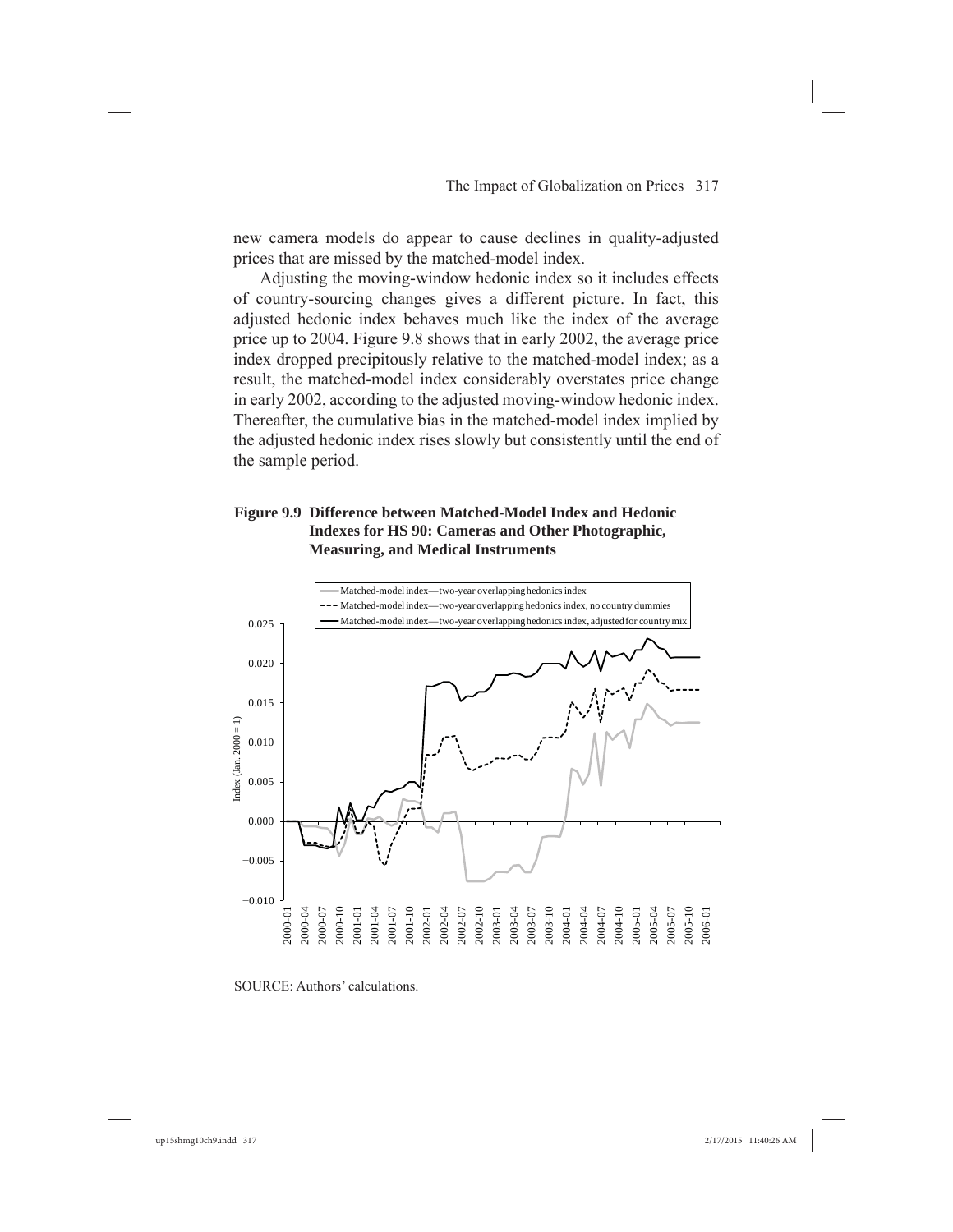The implication that physical changes in cameras between 2000 and 2004 did not affect their average quality level seems questionable. The low slope coefficients on physical characteristics in the model with country dummies could reflect the imprecision caused by collinearity and small sample sizes. In fact, the hedonic index with no country dummies implies that roughly half of the large decline in the average price index relative to the matched-model index is caused by falling quality that is due to changes in physical characteristics. This quality adjustment results in a smaller estimate of the total bias in the matched-model index than is produced by the adjusted hedonic index.

The pooled approach to fitting the hedonic regression may also help with the problem of collinearity and small sample size. The magnitude of the adjustment for country mix is markedly smaller using the pooled regression model, and the behavior of all three hedonic indexes is plausible (Figure 9.10).

The growth rate differences between the matched-model index and the various moving-window approaches and the pooled hedonic indexes are summarized in Table 9.7. The two approaches agree on the total size of the bias in the matched-model indexes, but the movingwindow hedonic implies that a larger portion of this bias comes from changing source countries.

|                                   | Moving-window |                |
|-----------------------------------|---------------|----------------|
|                                   | hedonic       | Pooled hedonic |
| Country dummies included          | 0.21          | 0.31           |
| Country dummies excluded          | 0.29          | 0.33           |
| Adjusted for changing country mix | 0.36          | 0.36           |

**Table 9.7 Differences in Average Growth Rate between the Matched-Model Index and Hedonic Indexes for HS 90**

SOURCE: Authors' calculations.

#### **Camera Component of HS 90**

The weight of cameras within the HS 90 aggregate is about onethirtieth, so we infer the effects of hedonic adjustment on the cameras index by scaling up the effects on the logarithmic HS90 index by a factor of 30. Table 9.8 shows the implied differences in average annual growth rates. The first two rows are based on the last date available for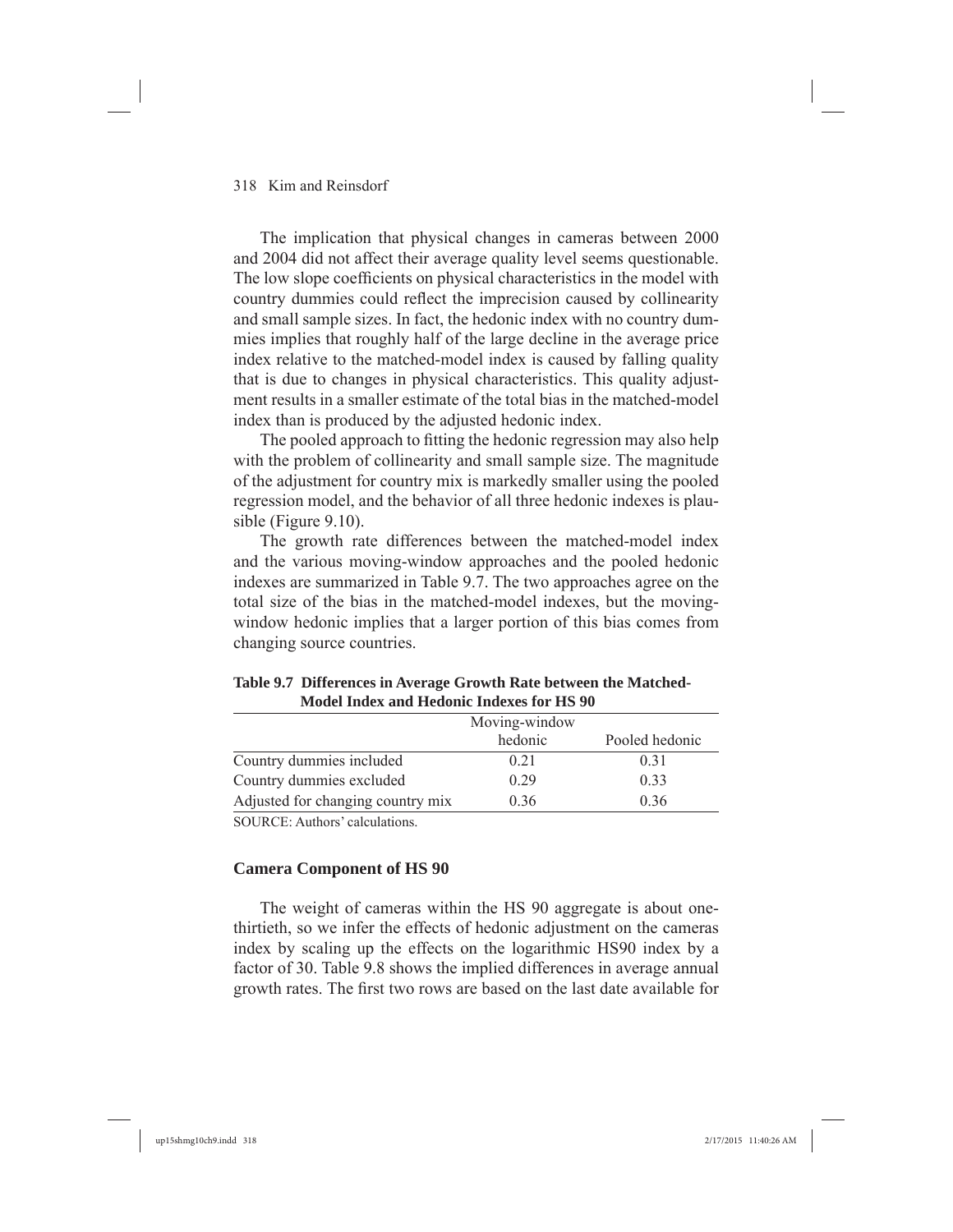#### **Figure 9.10 Difference between Matched-Model Index and Hedonic Indexes for HS 90: Cameras and Other Photographic, Measuring, and Medical Instruments**



SOURCE: Authors' calculations.

each individual time series, while the third row of Table 9.8 uses the ending date for the pooled hedonic indexes that is used for the movingwindow hedonic indexes. (The pooled hedonic indexes in Figure 9.10 end three months later than the moving-window hedonic indexes in Figure 9.9.) If the same ending date is used, the moving-window and pooled approaches imply similar estimates of the total bias in the matched-model index of about 11.5 percent per year. On the other hand, if a longer period is used for the pooled hedonic regression, the pooled indexes are all 0.9 percentage points below the comparable movingwindow hedonic index.

According to the moving-window indexes, the bias in the matchedmodel index caused by declines in quality-adjusted prices associated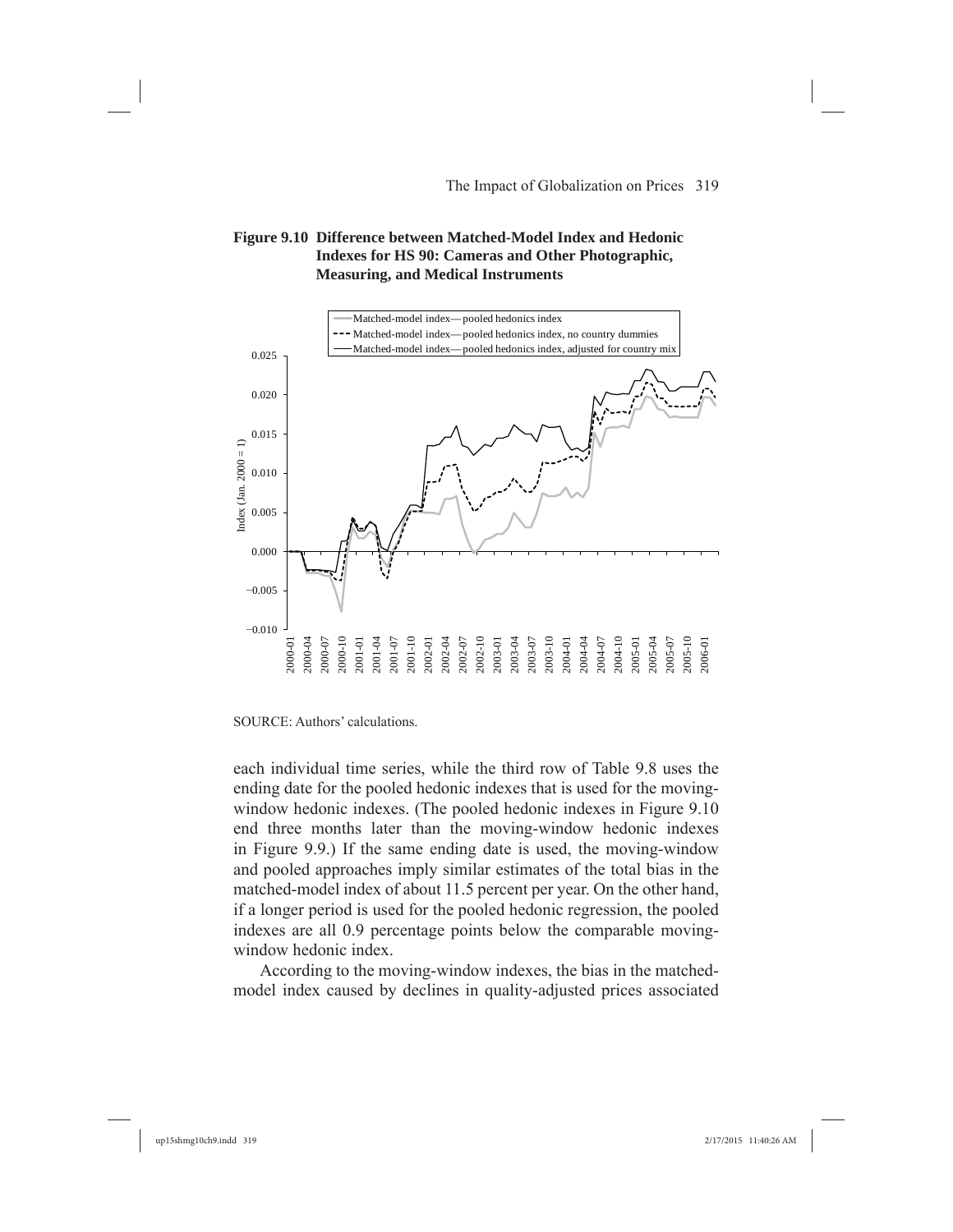| <b>Regression</b>                                              |                      |                                         |                     |  |
|----------------------------------------------------------------|----------------------|-----------------------------------------|---------------------|--|
|                                                                |                      |                                         | Estimated           |  |
|                                                                |                      |                                         | unmeasured          |  |
|                                                                |                      |                                         | technology-related  |  |
|                                                                | <b>Estimate from</b> | Estimate from                           | quality change from |  |
|                                                                |                      | hedonic regression adjusting for change | hedonic regression  |  |
|                                                                | excluding country    | in countries using                      | with country        |  |
| Type of hedonic                                                | dummies              | country coefficients                    | dummies             |  |
| regression                                                     | $(\%$ per year)      | $(\%$ per year)                         | $(\%$ per year)     |  |
| Moving window                                                  | 9.0                  | 11.4                                    | 6.7                 |  |
| All years pooled                                               | 8.1                  | 10.5                                    | 5.8                 |  |
| All years pooled, same<br>ending month as for<br>moving window | 10.1                 | 11.6                                    | 9.3                 |  |

#### **Table 9.8 Estimates of Bias in the Matched-Model Index for Cameras Implied by Different Specifi cations of the Weighted Hedonic Regression**

SOURCE: Authors' calculations.

with new technology amounts to 6.7 percent per year, whereas based on the pooled hedonic indexes this bias amounts to just 5.8 percent per year. The latter figure is consistent with prior literature: movingwindow estimates from an earlier study by Manninen (2005) also imply a bias of 5.8 percent per year in a matched-model index for digital cameras from Q4 of 1999 to Q4 of 2002. (Manninen used consumer prices, so the matched-model index in that study may have captured the price declines caused by changing source countries.)

The adjustment for the price effect of changing country mix is 4.7 percent per year both for the moving-window hedonic regressions and for the full-sample pooled hedonic regression. On the other hand, using the shorter time period, the pooled hedonic regression attributes just 2.3 percent per year of the total bias to changes in source country. The hedonic regressions with no country dummies (using either the moving window or the full sample for the pooled index) also imply a bias of 2.3 percent per year from changes in source country.

The sample period for the camera indexes is only about six years long, and the variances of the moving-window coefficient estimates tend to be high because of problems of small sample size and collinearity between changes in physical characteristics and changes in source country. Imposing additional restrictions can be a way of reducing the variances of regression coefficient estimates, and holding the coeffi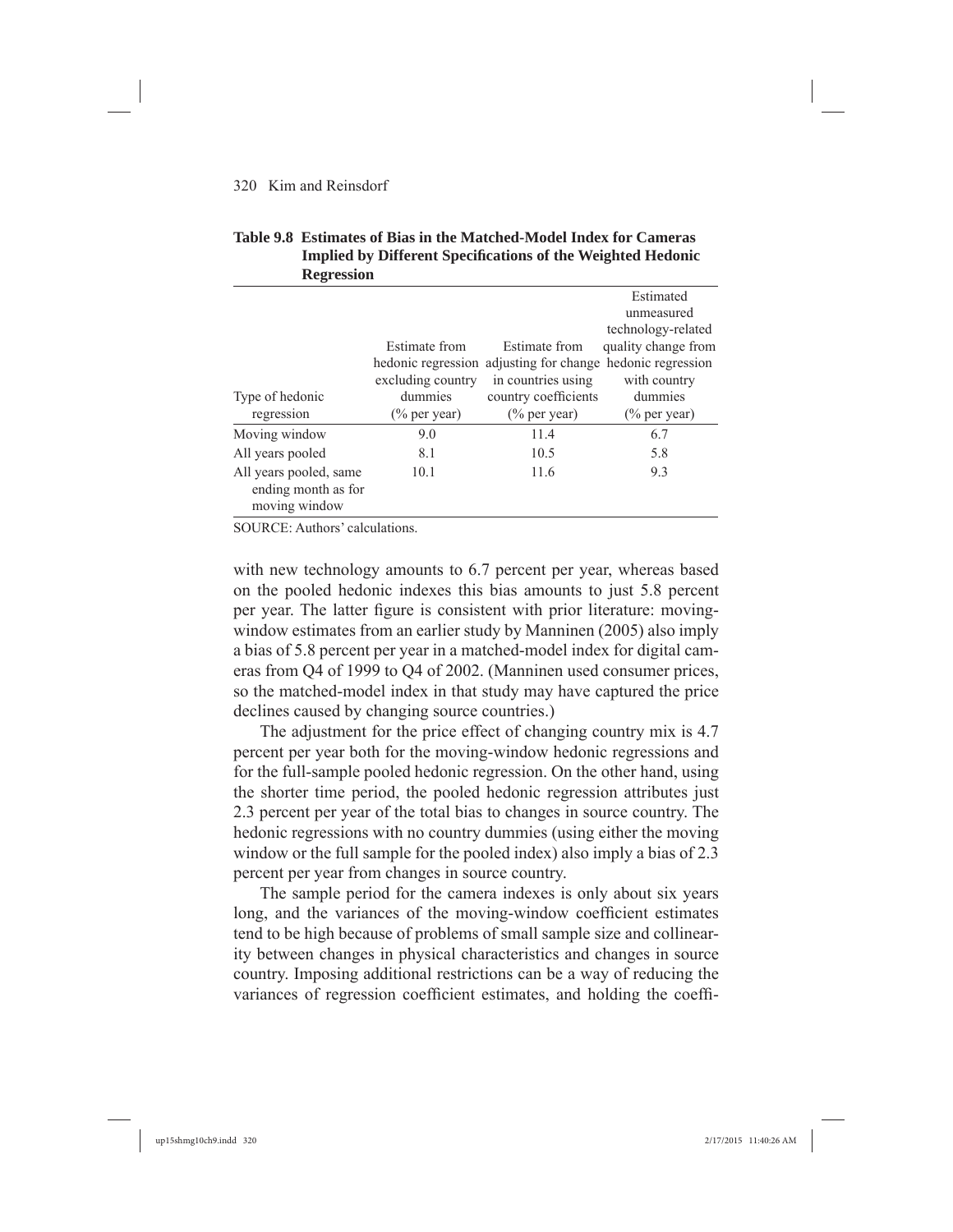cients constant over our relatively short panel data set on cameras does not seem highly restrictive. Thus, in this case, the pooled approach may produce more reliable estimates of the hedonic model than the more flexible moving-window approach.

#### **Bananas**

As a check on whether our hedonic indexes for televisions and cameras could be producing spurious measures of the effects of evolving technology, we calculate the same sort of hedonic indexes for bananas. We would not expect to find evidence of unmeasured gains from technological progress for this product, nor is there a reason to expect that large cost savings have been realized by changing source countries for this product. However, as noted above, bananas have had changes in source country, so price effects from changes in source country may not equal zero.

Bananas have a weight of about one-fifth in the publication-level import index for HS 08, the category "edible fruits and nuts." After excluding "index prices" (which are reference prices reported by respondents who prefer not to provide an actual transaction price), our matched-model index for HS 08, edible fruits and nuts, usually tracks the shorter-term movements of the official index for HS 08, and over the longer run it shows very similar growth to the official index (Figure 9.11). Its average growth rate over the whole sample period is 0.73 percent, compared with 0.65 percent per year for the official index. The average price index, on the other hand, has a long-run growth rate of 1.18 percent per year.

The hedonic indexes for bananas behave very differently from those for televisions and cameras. In contrast to the estimates of upward bias in matched-model import indexes for televisions and cameras, they imply that some price increases are missed by the matched-model index (Figure 9.12). Thus, in this case there is no evidence of unmeasured price declines from factors such as technological progress. However, this difference in the sign of the matched-model index's bias is consistent with the hypothesis that matched-model indexes tend to be too flat, missing increases when prices are generally rising and decreases when prices are generally falling. The indexes for televisions and cameras have a downward trend, while banana prices have an upward trend.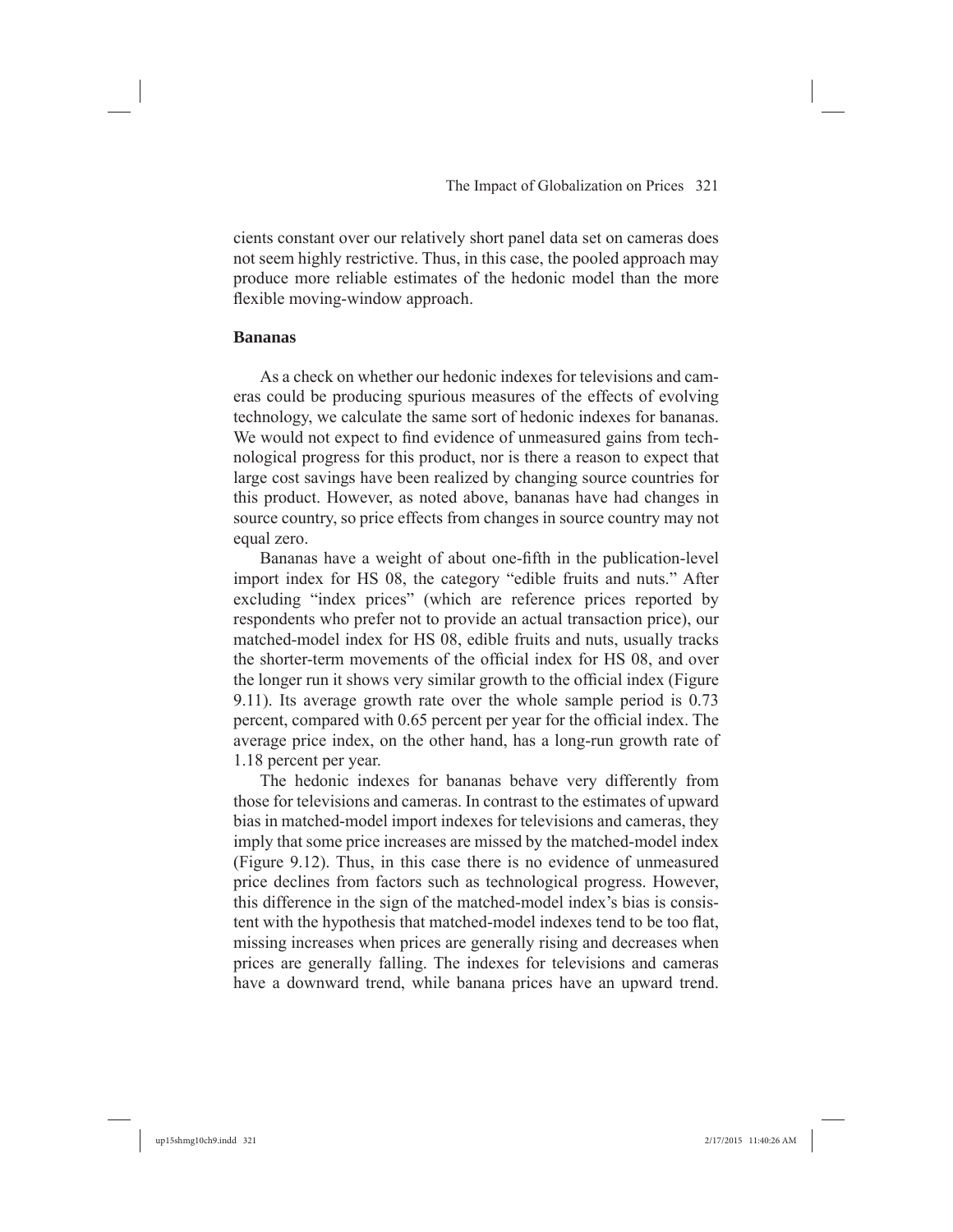



SOURCE: Bureau of Labor Statistics and authors' calculations.

Furthermore, comparing the unadjusted hedonic index that includes country dummies to either 1) the index with no country dummies or 2) the index that was adjusted to treat price differential between countries as true price differences rather than quality differences shows that sourcing for bananas has a slight tendency to migrate to more expensive countries. The unadjusted hedonic index that includes country dummies grows on average 1.28 percent per year, whereas the adjusted index grows 1.19 percent per year. In contrast, for televisions and cameras, sourcing had a strong tendency to migrate to less expensive countries.

#### **CONCLUSION**

The import and export price indexes are constructed as matchedmodel indexes. If new entrants have lower quality-adjusted prices than incumbents, and incumbents either exit or fail to adjust their prices to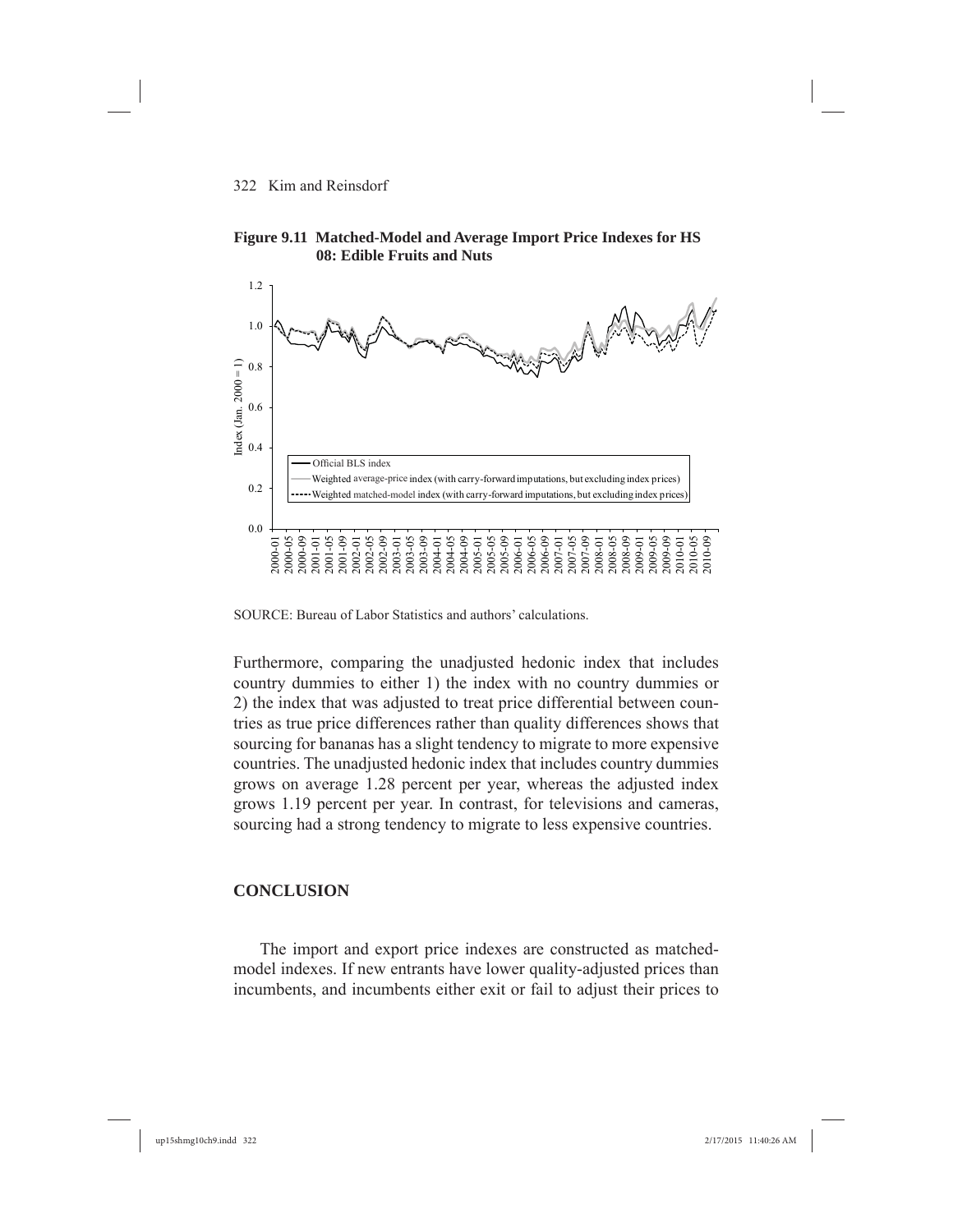#### **Figure 9.12 Difference between Matched-Model Index and Hedonic Indexes for HS 08: Edible Fruits and Nuts**



SOURCE: Authors' calculations.

match those of the entrants, the matched-model index will be upwardly biased, other things being equal. Thus, when technological progress leads to frequent entry of new models with lower quality-adjusted prices, matched-model indexes can easily suffer upward bias. Furthermore, the movement of production to lower-cost foreign locations can also lead to price reductions that would not be measured by a matchedmodel import index, because sourcing an item from a new country usually results in that item being treated as a new item. Hedonic index methods are a possible way to address these concerns. Yet they have not been viewed as feasible for import price indexes because of the limited collection of information on product characteristics and, in some cases, small sample sizes for purposes of estimating a hedonic regression model.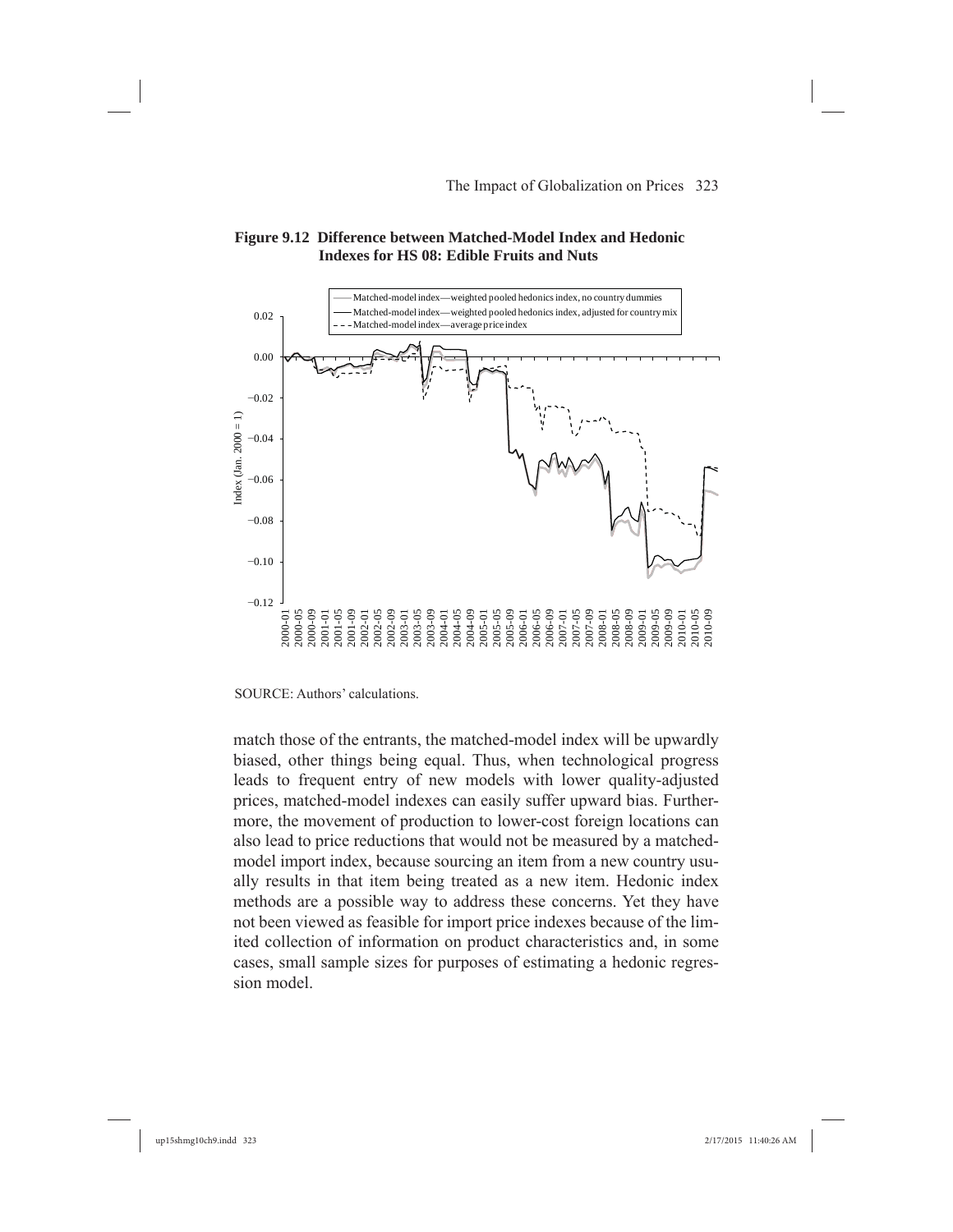One goal of this chapter is to disprove the view that hedonic indexes are not feasible for imports. Our results show that hedonic methods indeed are a realistic alternative for at least some of the imported products that have experienced technological progress and changes in sourcing. Our results also provide evidence on the existence and size of the biases in a matched-model-type import index for two of these products, televisions and cameras. They support the hypothesis that technological progress and changes in source countries have led to reductions in quality-adjusted prices that are incompletely reflected in the matched-model import price index. In the case of televisions, our preferred adjusted moving-window hedonic regression implies a bias in the matched-model index of 2.2 percent per year, of which 1.3 percentage points come from undermeasured gains from new technology and 0.9 percentage points come from unmeasured price savings from country substitution. For cameras, our preferred pooled hedonic regression specification implies a total bias in the matched-model index of 10.5 percent per year, of which 5.8 percentage points come from undermeasured gains from new technology and 4.7 percentage points come from country sourcing changes.

#### **Notes**

The views expressed in this chapter are those of the authors and should not be attributed to the IMF, its management, or its executive directors; nor do they reflect the views of the Bureau of Labor Statistics.

- 1. For a recent study with estimates of outlet substitution bias, see Greenlees and McClelland (2011).
- 2. Gagnon, Mandel, and Vigfusson (2012) prefer different assumptions and find smaller effects of omitted price changes for exiting and entering items than those found by Nakamura and Steinsson (2012).
- 3. For example, Byrne, Kovak, and Michaels (2013) show that new producers in China supply identical-quality semiconductors at lower prices than established producers in other countries. Thomas, Marquez, and Fahle (2008) attempt to measure price reductions from substitution to low-cost countries for a wider range of products.
- 4. For motor vehicles, the upper-bound estimate for the bias from import sourcing changes is a bit smaller, at about 0.7 percent per year, while for apparel it is about 0.25 percent per year.
- 5. We focus on color televisions sized 13 inches or larger and exclude television/ VCR combinations. We do not include plantains in the analysis of bananas.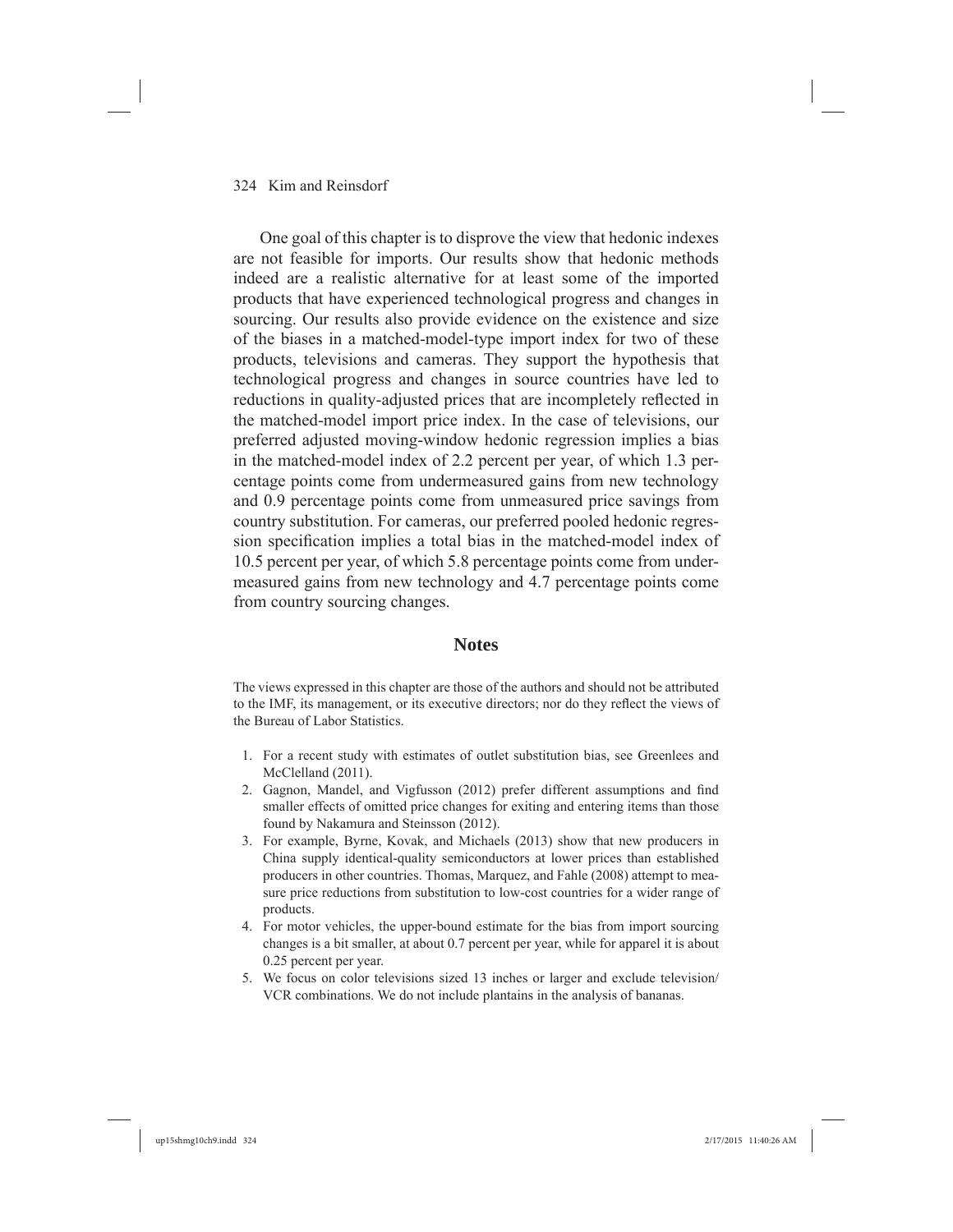- 6. When respondents are worried about disclosure of their transaction price, they can give an index price that approximates the behavior of the actual price instead of an actual transaction price.
- 7. Almost 12 percent of the televisions experience these temporary exits, as opposed to about 6 percent for bananas.
- 8. When using the cell-relative method, the missing value is determined by the change in the index value for the nonmissing values in a particular class. When using the class-mean method, the missing value is determined by the mean of the nonmissing values for a particular class. The International Price Program also sometimes uses linear interpolation to impute prices.
- 9. In calculating these average durations and price change frequencies, we included items for which the observable life span was truncated because they entered before January 2000 or exited after the end of our sample (December 2010 for televisions or March 2006 for cameras). Correcting for truncation bias will raise our estimates slightly.
- 10. The Laspeyres indexes used by the BLS are more precisely described as Lowe indexes because their weights are based on values from a previous year; these values have subsequently been updated for price change. From 1997 to 2001 the weights in the MPI came from 1995. After 2001 the weights began to be updated annually, with a lag of two years.
- 11. The standard definition of a Jevons index is an unweighted geometric mean of price relatives. Within any given classification group our Jevons indexes are, indeed, unweighted, but weights are applied when we aggregate over the classification groups that make up a Jevons index. These weights come from the same year used for the official index and reflect trade values in that year.
- 12. In future research we plan to test the method of full hedonic imputation. This method uses the estimated coefficients from the comparison period regression to predict prices of items that were present in the base period, and it uses the estimated coefficients from the base period to predict prices of items present in the comparison period.
- 13. For national accounts purposes it would be helpful to have separate data on values and prices of imported televisions and video monitors. Televisions are mostly used for final consumption, but video monitors have significant uses as investment goods. Because of the way investment is measured in the U.S. national accounts, an inaccurate split between imports of final consumption goods and imports of investment goods could affect the measurement of GDP.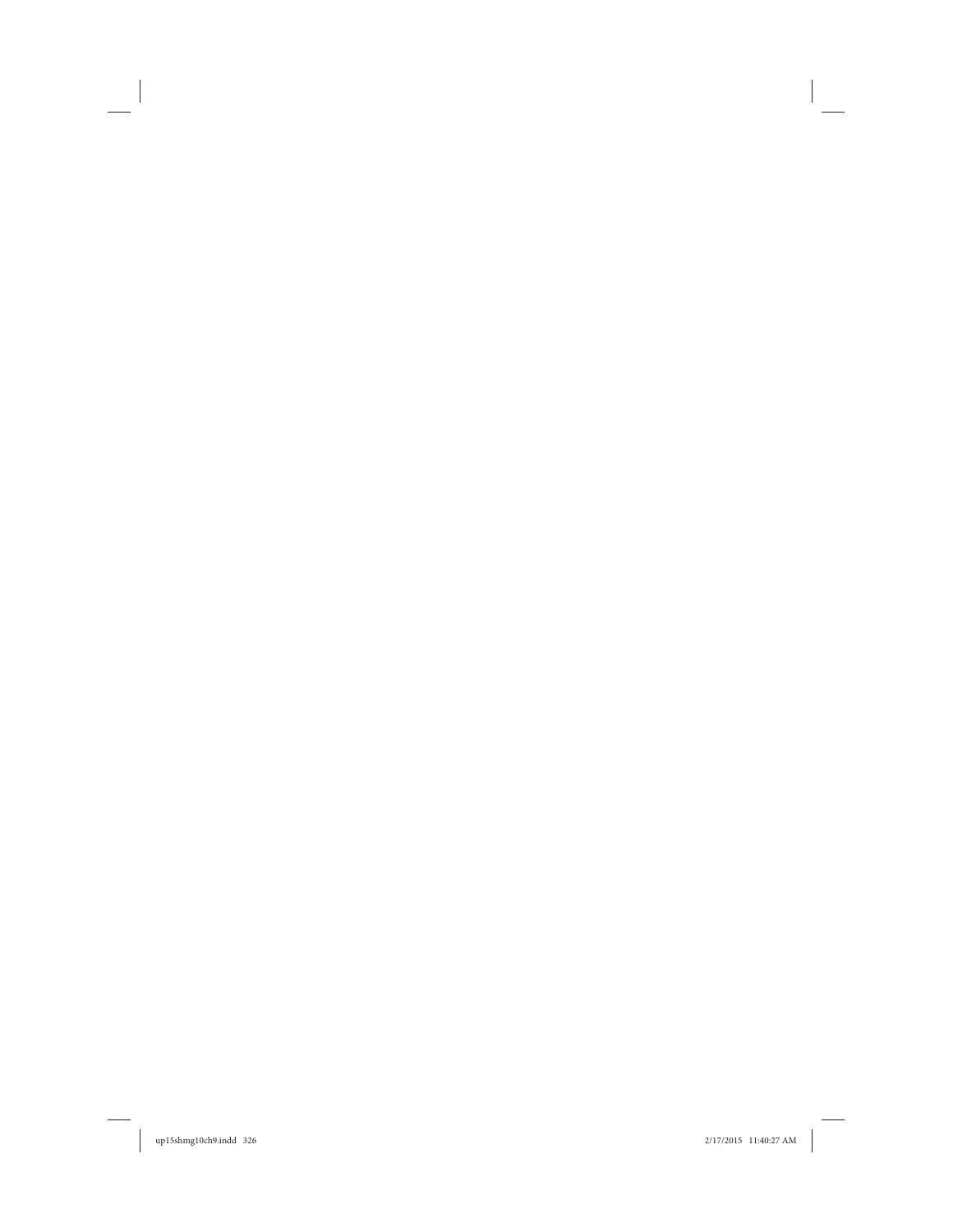### **Appendix 9A**

| Product                       | Characteristics                                        |
|-------------------------------|--------------------------------------------------------|
| Televisions                   |                                                        |
| Type                          | Plasma, CRT, LCD, projection, LED                      |
| Size                          |                                                        |
| <b>Brand</b>                  | Premium (Sony, Sharp, LG, Samsung, Panasonic) or other |
| Intrafirm                     |                                                        |
| Country of origin             |                                                        |
| Cameras                       |                                                        |
| Type                          | Point-and-shoot, Polaroid, SLR                         |
| Format                        | Digital, film                                          |
| Focus                         | Autofocus, fixed focus, manual focus                   |
| <b>Brand</b>                  | Canon, Nikon, or other                                 |
| Intrafirm                     |                                                        |
| Country of origin             |                                                        |
| <b>Bananas</b>                |                                                        |
| Type                          | Cavendish or other                                     |
| Grade                         | Grade 1 or 2                                           |
| Crate size                    |                                                        |
| Intrafirm                     |                                                        |
| Country of origin             |                                                        |
| SOURCE: Authors' compilation. |                                                        |

**Table 9A.1 Quality Characteristics Used in Hedonic Regressions**

327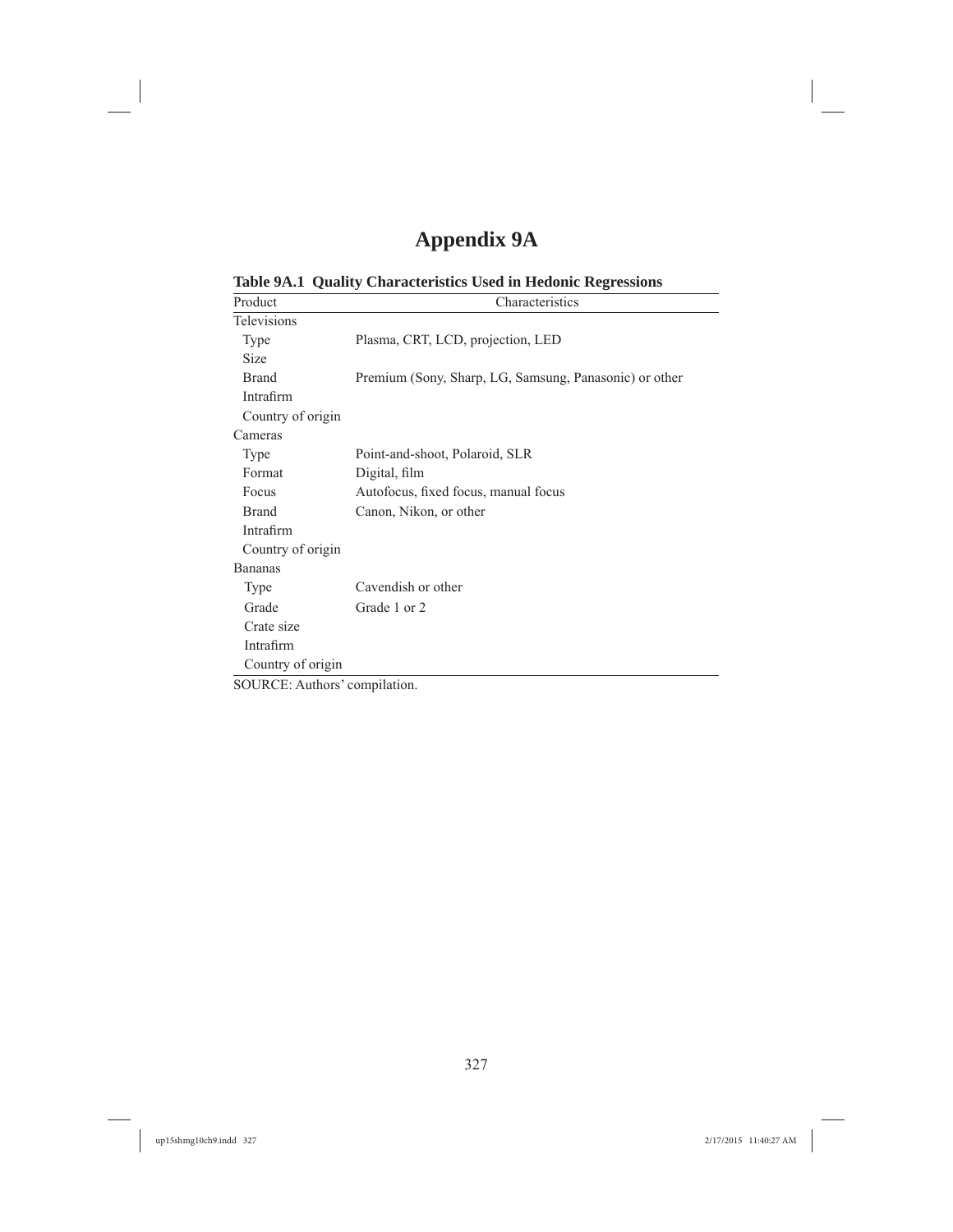#### **References**

- Aizcorbe, Ana, Carol Corrado, and Mark Doms. 2003. "When Do Matched-Model and Hedonic Techniques Yield Similar Price Measures?" Federal Reserve Bank of San Francisco Working Paper No. 2003-14. San Francisco: Federal Reserve Bank of San Francisco.
- Alterman, William. 1991. "Price Trends in U.S. Trade: New Data, New Insights." In *International Economic Transactions: Issues in Measurement and Empirical Research*, Peter Hooper and J. David Richardson, eds. NBER Studies in Income and Wealth 55. Chicago: University of Chicago Press, pp. 109–143.
	- ———. 2009. "Producing an Input Price Index." Paper presented at the conference "Measurement Issues Arising from the Growth of Globalization," held in Washington, DC, November 6–7. http://www.upjohninstitute.org/ measurement/alterman-final.pdf (accessed Feb. 19, 2014).
- Blackburn, Taylor, Mina Kim, and Rozi Ulics. 2012. *IPP Research Database*. Washington, DC: Bureau of Labor Statistics.
- Byrne, David, Brian K. Kovak, and Ryan Michaels. 2013. "Price and Quality Dispersion in an Offshoring Market: Evidence from Semiconductor Production Services." NBER Working Paper No. 19637. Cambridge, MA: National Bureau of Economic Research.
- Erickson, Tim, and Ariel Pakes. 2011. "An Experimental Component Index for the CPI: From Annual Computer Data to Monthly Data on Other Goods." *American Economic Review* 101(5): 1707–1738.
- Feenstra, Robert C. 1994. "New Product Varieties and the Measurement of International Prices." *American Economic Review* 84(1): 157–177.
- Feenstra, Robert C., Benjamin R. Mandel, Marshall B. Reinsdorf, and Matthew J. Slaughter. 2013. "Effects of Terms of Trade Gains and Tariff Changes on the Measurement of U.S. Productivity Growth." *American Economic Journal: Economic Policy* 5(1): 59–93.
- Gagnon, Etienne, Benjamin R. Mandel, and Robert J. Vigfusson. 2012. "Missing Import Price Changes and Low Exchange Rate Pass-Through." International Finance Discussion Paper No. 1040. Washington, DC: Board of Governors of the Federal Reserve System.
- Greenlees, John S., and Robert McClelland. 2011. "New Evidence on Outlet Substitution Effects in Consumer Price Index Data." *Review of Economics and Statistics* 93(2): 632–646.
- Griliches, Zvi. 1961. "Hedonic Price Indexes for Automobiles: An Econometric Analysis of Quality Change." In *The Price Statistics of the Federal Government: Review, Appraisal, and Recommendations*, Price Statistics